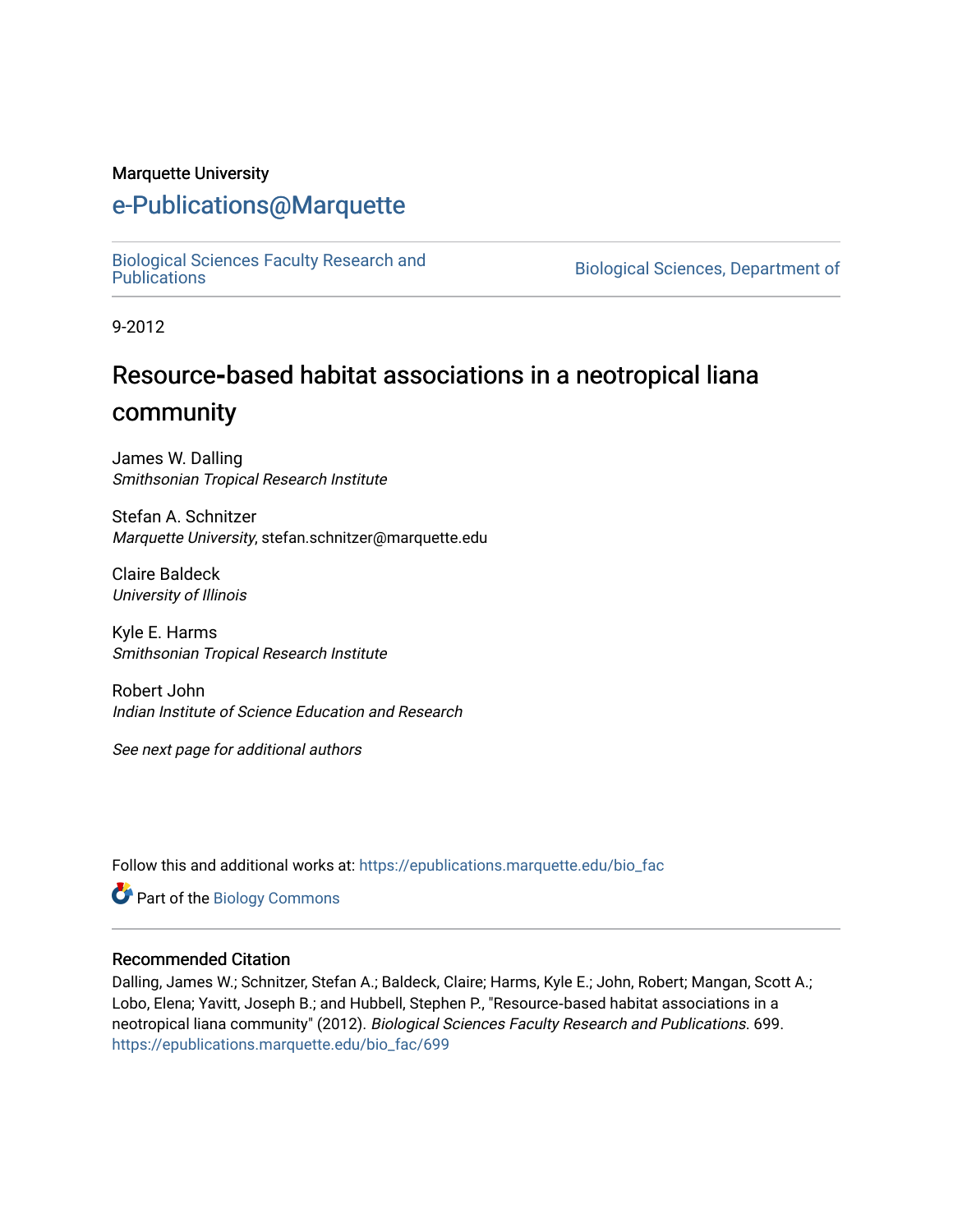#### Authors

James W. Dalling, Stefan A. Schnitzer, Claire Baldeck, Kyle E. Harms, Robert John, Scott A. Mangan, Elena Lobo, Joseph B. Yavitt, and Stephen P. Hubbell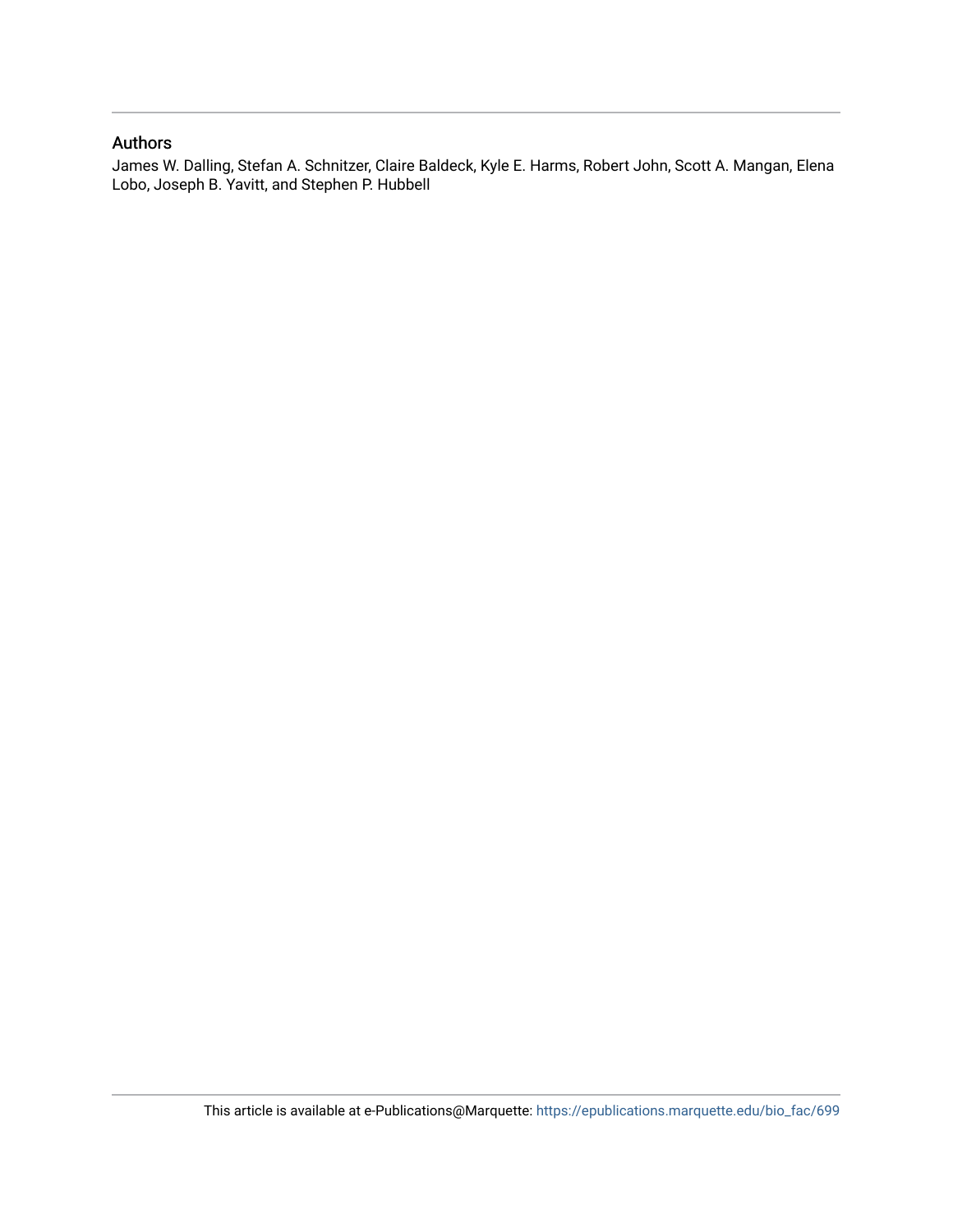**Marquette University**

# **e-Publications@Marquette**

# *Biology Faculty Research and Publications/College of Arts and Sciences*

*This paper is NOT THE PUBLISHED VERSION;* **but the author's final, peer-reviewed manuscript.** The published version may be accessed by following the link in the citation below.

*Journal of Ecology*, Vol. 100, No. 5 (September, 2012): 1174-1182. DOI. This article is © Wiley and permission has been granted for this version to appear in [e-Publications@Marquette.](http://epublications.marquette.edu/) Wiley does not grant permission for this article to be further copied/distributed or hosted elsewhere without the express permission from Wiley.

# Resource-based habitat associations in a neotropical liana community

# James W. Dalling

Department of Plant Biology, University of Illinois, Urbana, IL Smithsonian Tropical Research Institute, Unit 0948, DPO AA

# Stefan A. Schnitzer

Smithsonian Tropical Research Institute, Unit 0948, DPO AA Department of Biological Sciences, University of Wisconsin, Milwaukee, WI

# Claire Baldeck

Program in Ecology, Evolution and Conservation Biology, University of Illinois, Urbana, IL

### Kyle E. Harms

Smithsonian Tropical Research Institute, Unit 0948, DPO AA Department of Biological Sciences, Louisiana State University, Baton Rouge, LA

### Robert John

Indian Institute of Science Education and Research – Kolkata, Mohanpur 741252, West Bengal, India

# Scott A. Mangan

Department of Biological Sciences, University of Wisconsin, PO Box 413, Milwaukee, WI Elena Lobo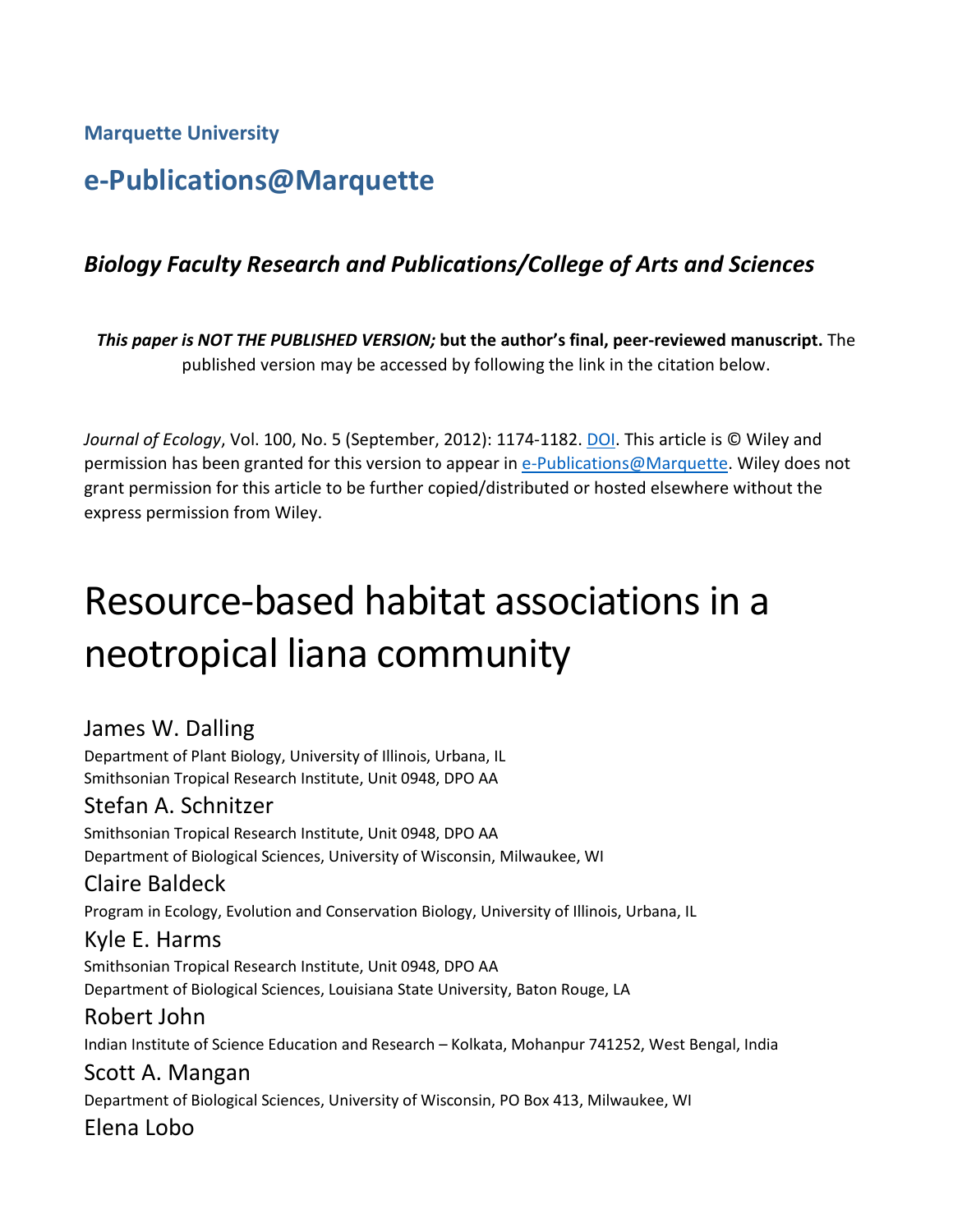Program in Ecology, Evolution and Conservation Biology, University of Illinois, Urbana, IL

# Joseph B. Yavitt

Department of Natural Resources, Cornell University, Ithaca, NY

# Stephen P. Hubbell

Smithsonian Tropical Research Institute, Unit 0948, DPO AA Department of Ecology and Evolutionary Biology, University of California Los Angeles, Los Angeles, CA

# Summary

**1.** Lianas are a conspicuous element of many tropical forests, accounting for up to 40% of woody stem density and 20% of species richness in seasonal forests. However, lianas have seldom been surveyed at sufficiently large spatial scales to allow an assessment of the importance of habitat variables in structuring liana communities.

**2.** We compare the association patterns of 82 liana species and an equivalent sample of tree species on the 50 ha Forest Dynamics Project plot on Barro Colorado Island, Panama, with topographic habitat variables (high and low plateau, slope, swamp and streamside), and thirteen mapped soil chemical variables. In addition, we test for liana species associations with canopy disturbance using a canopy height map of the plot generated using light detection and ranging.

**3.** For all liana species combined, densities differed among topographic habitat types in the plot, with significantly higher densities on the seasonally drier lower plateau habitat (1044 individuals ha<sup>−1</sup>) than the moister slope habitat (729 individuals ha<sup>-1</sup>). Lianas were also significantly more abundant than expected in areas with low canopy height.

**4.** The proportion of liana species associated with one or more topographic habitat variables (44%) was significantly lower than that for trees (66%). Similarly, liana species were significantly less frequently associated with PC axes derived from soil chemical variables (21%) than trees (52%). The majority of liana species (63%) were significantly associated with areas of the plot with low canopy height reflecting an affinity for treefall gaps.

**5.** *Synthesis*. The habitat associations detected here suggest that liana density is associated primarily with canopy disturbance, and to a lesser extent with topography and soil chemistry. Relative to trees, few liana species were associated with local variation in topography and soil chemistry, suggesting that nutrient availability exerts only weak effects on liana community composition compared to trees. Results from this study support the contention that increases in forest disturbance rates are a driver of recently observed increases in liana abundance and biomass in neotropical forests.

# Introduction

Lianas are an important component of species richness and structural diversity in lowland tropical forests accounting for up to 20% of woody plant diversity and 40% of stem density (**[Putz 1984](https://besjournals.onlinelibrary.wiley.com/doi/full/10.1111/j.1365-2745.2012.01989.x#b48)**; **[Putz & Mooney](https://besjournals.onlinelibrary.wiley.com/doi/full/10.1111/j.1365-2745.2012.01989.x#b50)  [1991](https://besjournals.onlinelibrary.wiley.com/doi/full/10.1111/j.1365-2745.2012.01989.x#b50)**; **[Schnitzer & Bongers 2002, 2011](https://besjournals.onlinelibrary.wiley.com/doi/full/10.1111/j.1365-2745.2012.01989.x#b55%20#b56)**). Nonetheless, assessments of liana community composition and structure remain rare, perhaps because of a lack of resources for field identification, and because standardized protocols for liana surveys have only recently been developed

(e.g. **[Parren](https://besjournals.onlinelibrary.wiley.com/doi/full/10.1111/j.1365-2745.2012.01989.x#b39)** *et al.* **2005**; **[Gerwing](https://besjournals.onlinelibrary.wiley.com/doi/full/10.1111/j.1365-2745.2012.01989.x#b22)** *et al.* **2006**; **[Schnitzer, DeWalt & Chave 2006](https://besjournals.onlinelibrary.wiley.com/doi/full/10.1111/j.1365-2745.2012.01989.x#b60)**; **[Schnitzer, Rutishauser & Aguilar](https://besjournals.onlinelibrary.wiley.com/doi/full/10.1111/j.1365-2745.2012.01989.x#b62)  [2008](https://besjournals.onlinelibrary.wiley.com/doi/full/10.1111/j.1365-2745.2012.01989.x#b62)**). In the absence of these data, it remains unclear whether lianas behave like trees with regard to the distribution of coexisting taxa, and in their responses to variation in resource availability.

For trees, recent analyses conducted in large (>10 ha) census plots have revealed the importance of habitat variability in shaping the distribution patterns and trait composition of communities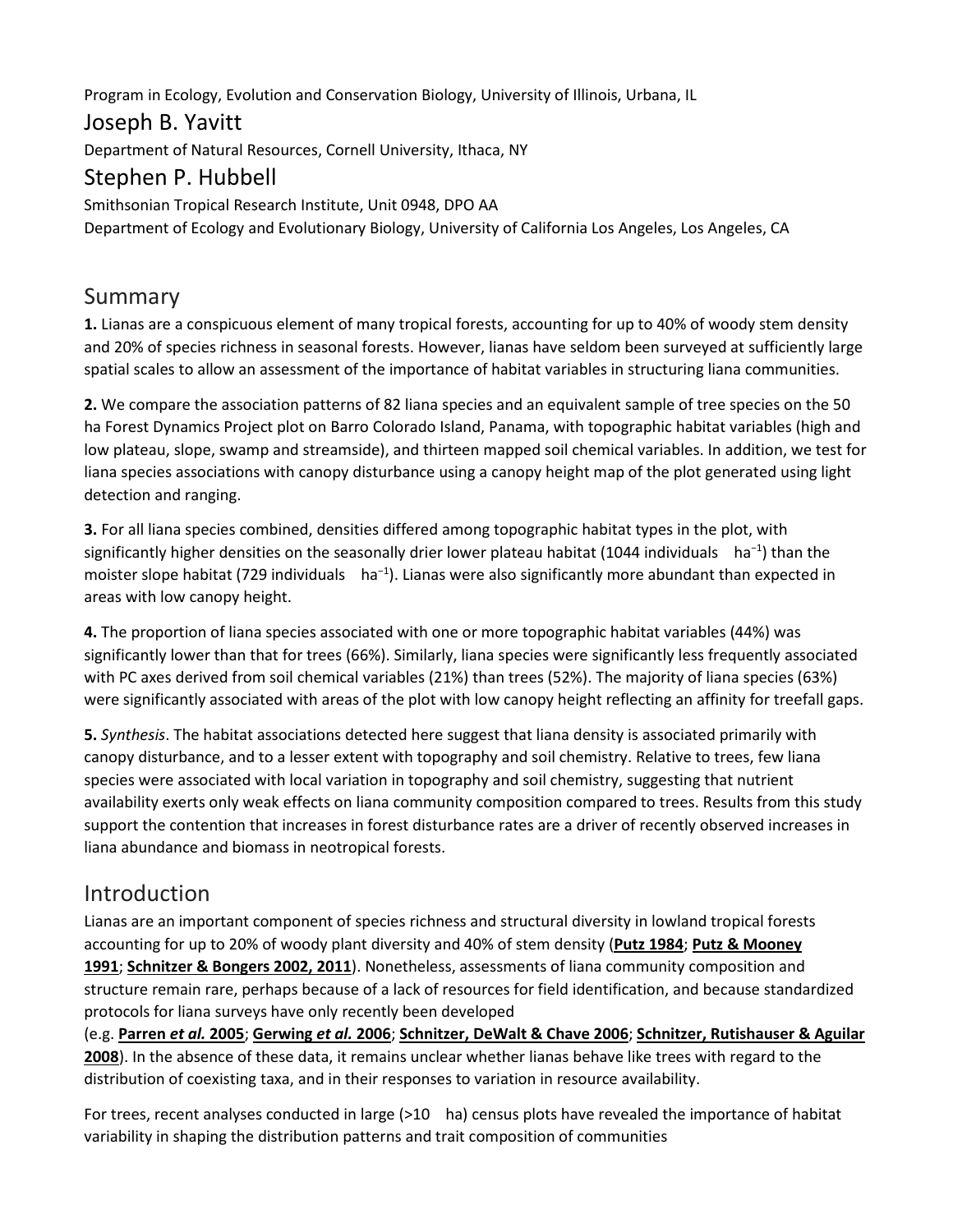([Harms](https://besjournals.onlinelibrary.wiley.com/doi/full/10.1111/j.1365-2745.2012.01989.x#b25) et al. 2001; [Potts](https://besjournals.onlinelibrary.wiley.com/doi/full/10.1111/j.1365-2745.2012.01989.x#b46) et al. 2004; [Valencia](https://besjournals.onlinelibrary.wiley.com/doi/full/10.1111/j.1365-2745.2012.01989.x#b64) et al. 2004; [Engelbrecht](https://besjournals.onlinelibrary.wiley.com/doi/full/10.1111/j.1365-2745.2012.01989.x#b18) et al.[2007](https://besjournals.onlinelibrary.wiley.com/doi/full/10.1111/j.1365-2745.2012.01989.x#b31); John et al. 2007). These analyses have shown that tree species frequently have distributional biases with respect to topography (e.g. **[Valencia](https://besjournals.onlinelibrary.wiley.com/doi/full/10.1111/j.1365-2745.2012.01989.x#b64)** *et al.* **2004**; **[Gunatilleke](https://besjournals.onlinelibrary.wiley.com/doi/full/10.1111/j.1365-2745.2012.01989.x#b24)** *et al.***2006**), which suggest sensitivity to underlying variation in soil moisture or nutrient availability. For example, 52 of the 171 most common species of shrubs and trees that occur in the Barro Colorado Island (BCI) 50-ha forest dynamics plot in Panama show distributional biases with respect to the plot's swamp habitat and 44 species with respect to slopes (**[Harms](https://besjournals.onlinelibrary.wiley.com/doi/full/10.1111/j.1365-2745.2012.01989.x#b25)***et al.* **2001**). Similarly, 104 of 258 tree species in the BCI plot show non-random associations with either high or low concentrations of one or more soil chemical variables (**John** *et al.***[2007](https://besjournals.onlinelibrary.wiley.com/doi/full/10.1111/j.1365-2745.2012.01989.x#b31)**).

As yet, only limited evidence is available to assess whether lianas are equally sensitive to topographic variation and soil nutrient availability. At the landscape scale, liana stem density has been shown to increase, albeit modestly, with soil fertility (**[Proctor](https://besjournals.onlinelibrary.wiley.com/doi/full/10.1111/j.1365-2745.2012.01989.x#b47)** *et al.* **1983**; **[Putz & Chai 1987](https://besjournals.onlinelibrary.wiley.com/doi/full/10.1111/j.1365-2745.2012.01989.x#b49)**; **[Gentry](https://besjournals.onlinelibrary.wiley.com/doi/full/10.1111/j.1365-2745.2012.01989.x#b21) 1991**; **[Laurance](https://besjournals.onlinelibrary.wiley.com/doi/full/10.1111/j.1365-2745.2012.01989.x#b33)** *et al.* **2001**), and more strikingly at the regional scale with decreasing precipitation, and increasing seasonality of rainfall (**[Schnitzer](https://besjournals.onlinelibrary.wiley.com/doi/full/10.1111/j.1365-2745.2012.01989.x#b54)  [2005](https://besjournals.onlinelibrary.wiley.com/doi/full/10.1111/j.1365-2745.2012.01989.x#b54)**; **[DeWalt](https://besjournals.onlinelibrary.wiley.com/doi/full/10.1111/j.1365-2745.2012.01989.x#b17)** *et al.***2010**). As liana species richness scales with stem density (**[Schnitzer & Carson 2001, 2010](https://besjournals.onlinelibrary.wiley.com/doi/full/10.1111/j.1365-2745.2012.01989.x#b57%20#b58)**), diversity might be expected to show similar patterns. In small scale plot surveys, liana species richness has been shown to vary between floodplain and upland habitat types in the western Amazon, with higher richness on the upland sites (**[Burnham 2002, 2004](https://besjournals.onlinelibrary.wiley.com/doi/full/10.1111/j.1365-2745.2012.01989.x#b6%20#b7)**), and across a gradient of soil fertility and nutrient availability in northern Borneo, with higher richness on more fertile, less drought-prone sites (**[DeWalt](https://besjournals.onlinelibrary.wiley.com/doi/full/10.1111/j.1365-2745.2012.01989.x#b16)** *et al.* **2006**). Individual liana species distributions have also been shown to be related to soil nutrient and light availability (**[Chettri](https://besjournals.onlinelibrary.wiley.com/doi/full/10.1111/j.1365-2745.2012.01989.x#b9)** *et al.* **2010**; **[Malizia, Grau & Lichstein 2010](https://besjournals.onlinelibrary.wiley.com/doi/full/10.1111/j.1365-2745.2012.01989.x#b36)**).

Alternatively, lianas may be relatively insensitive to soil and topography, at least at local scales, if their distributions are primarily determined by local disturbance history. To varying degrees, lianas have often been classified as early successional species (e.g. **[Putz 1984](https://besjournals.onlinelibrary.wiley.com/doi/full/10.1111/j.1365-2745.2012.01989.x#b48)**; **[Putz & Chai 1987](https://besjournals.onlinelibrary.wiley.com/doi/full/10.1111/j.1365-2745.2012.01989.x#b49)**; **[Hegarty 1991](https://besjournals.onlinelibrary.wiley.com/doi/full/10.1111/j.1365-2745.2012.01989.x#b26)**; **[Campbell & Newbery](https://besjournals.onlinelibrary.wiley.com/doi/full/10.1111/j.1365-2745.2012.01989.x#b8)  [1993](https://besjournals.onlinelibrary.wiley.com/doi/full/10.1111/j.1365-2745.2012.01989.x#b8)**), and are often noticeably more abundant in young secondary forest and at forest margins (e.g. **[DeWalt,](https://besjournals.onlinelibrary.wiley.com/doi/full/10.1111/j.1365-2745.2012.01989.x#b15)  [Schnitzer & Denslow 2000](https://besjournals.onlinelibrary.wiley.com/doi/full/10.1111/j.1365-2745.2012.01989.x#b15)**; **[Laurance](https://besjournals.onlinelibrary.wiley.com/doi/full/10.1111/j.1365-2745.2012.01989.x#b33)** *et al.* **2001**; **[Arroyo-Rodríguez & Toledo-Aceves 2009](https://besjournals.onlinelibrary.wiley.com/doi/full/10.1111/j.1365-2745.2012.01989.x#b2)**) and in treefall gaps (**[Putz 1984](https://besjournals.onlinelibrary.wiley.com/doi/full/10.1111/j.1365-2745.2012.01989.x#b48)**; **[Schnitzer, Dalling & Carson 2000](https://besjournals.onlinelibrary.wiley.com/doi/full/10.1111/j.1365-2745.2012.01989.x#b59)**; **[Schnitzer & Carson 2001, 2010](https://besjournals.onlinelibrary.wiley.com/doi/full/10.1111/j.1365-2745.2012.01989.x#b57%20#b58)**). However, no study has tested whether resource availability or local disturbance provides a better explanation for liana distribution within a forest.

In this study, we use a complete census of the lianas (≥1 cm diameter) in the BCI 50-ha plot (S.A. Schnitzer, unpublished data) to compare liana densities across topographic habitat types, and to compare the frequency of liana vs. tree species associations with habitat type, and with soil chemical variables surveyed across the plot. In addition, we use a high-resolution map of forest canopy height determined using light detection and ranging (LiDAR) to test for liana species associations with low canopy heights related to gap disturbance.

Understanding the drivers of liana community assembly has become a priority given recent observations of increasing liana abundance in neotropical forests (e.g. **[Phillips](https://besjournals.onlinelibrary.wiley.com/doi/full/10.1111/j.1365-2745.2012.01989.x#b42)** *et al.* **2002**; **[Foster, Townsend & Zganjar 2008](https://besjournals.onlinelibrary.wiley.com/doi/full/10.1111/j.1365-2745.2012.01989.x#b20)**). In turn, high liana loads in forest canopies have been associated with reduced tree growth rates (**[Schnitzer &](https://besjournals.onlinelibrary.wiley.com/doi/full/10.1111/j.1365-2745.2012.01989.x#b58)  [Carson 2010](https://besjournals.onlinelibrary.wiley.com/doi/full/10.1111/j.1365-2745.2012.01989.x#b58)**), elevated tree mortality rates (**[Ingwell](https://besjournals.onlinelibrary.wiley.com/doi/full/10.1111/j.1365-2745.2012.01989.x#b30)** *et al.* **2010**) and reduced above-ground biomass (**[van der](https://besjournals.onlinelibrary.wiley.com/doi/full/10.1111/j.1365-2745.2012.01989.x#b27)  [Heijden & Phillips 2009](https://besjournals.onlinelibrary.wiley.com/doi/full/10.1111/j.1365-2745.2012.01989.x#b27)**). Based on previous work at BCI showing that liana species richness is significantly higher in gaps than in the forest understorey (**[Schnitzer & Carson 2001](https://besjournals.onlinelibrary.wiley.com/doi/full/10.1111/j.1365-2745.2012.01989.x#b57)**), we predict that liana species will be associated primarily with areas of low canopy height, rather than with habitats defined by topography or soil nutrients, previously shown to be important for tree species. If so, regional increases in liana abundance may reflect increasing disturbance rates in tropical forests, potentially resulting either from faster forest turnover rates or from elevated tree mortality rates (**[Condit, Hubbell & Foster 1995](https://besjournals.onlinelibrary.wiley.com/doi/full/10.1111/j.1365-2745.2012.01989.x#b11)**; **[Phillips](https://besjournals.onlinelibrary.wiley.com/doi/full/10.1111/j.1365-2745.2012.01989.x#b44)** *et al.***2009**). Alternatively, if observed regional variation in liana abundance reflects a competitive advantage for lianas in more seasonal environments (**[Schnitzer 2005](https://besjournals.onlinelibrary.wiley.com/doi/full/10.1111/j.1365-2745.2012.01989.x#b54)**), then we would predict that lianas would be most frequently associated with plateaus, the most seasonally moisture-limited topographic habitat types.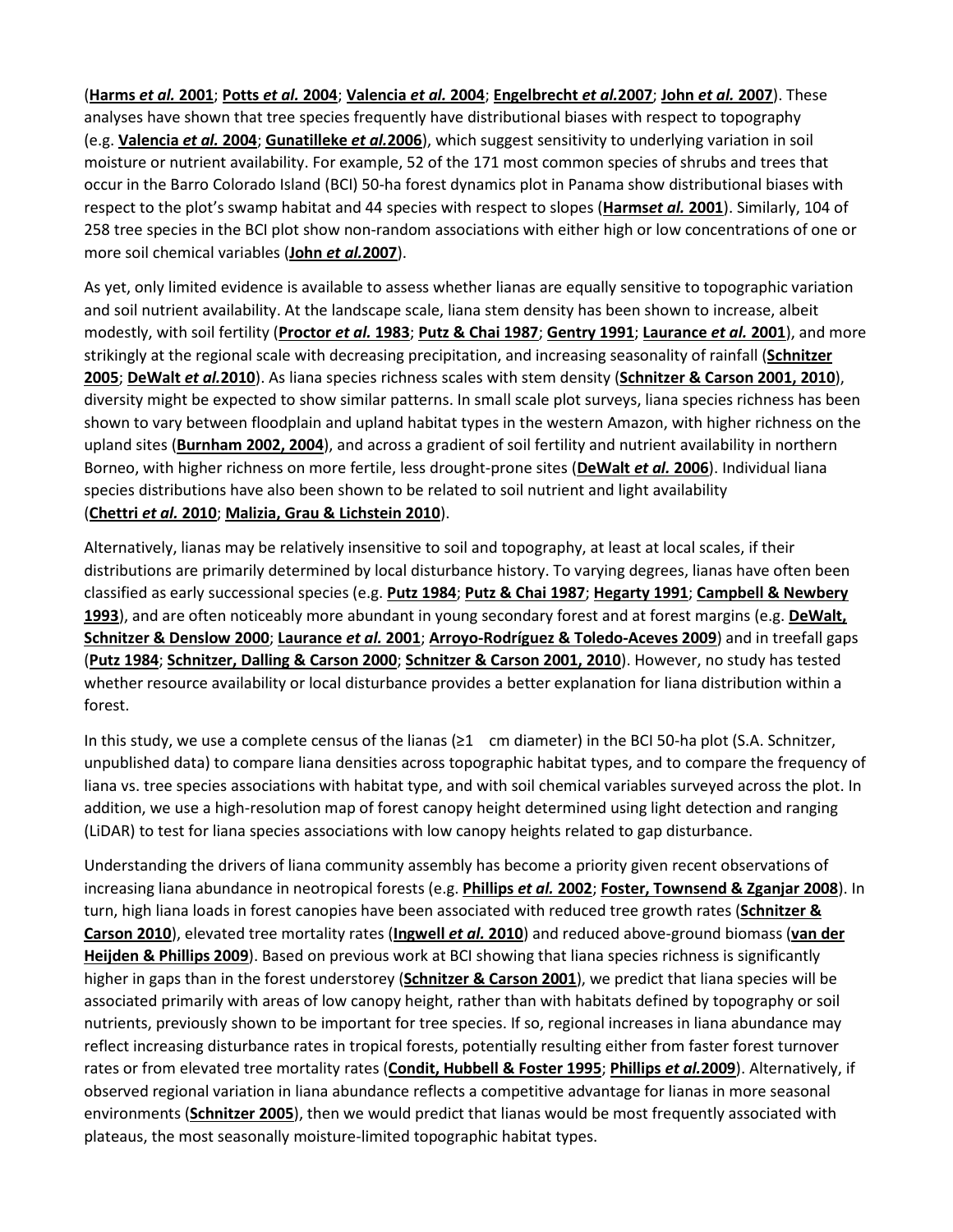# Materials and methods

### Study Site and Species

The study was carried out in seasonally moist tropical forest on (BCI), Panama (9°10′N, 79°51′W). Rainfall on BCI averages 2600 mm year<sup>−1</sup>, with a pronounced dry season from January to April ([Windsor 1990](https://besjournals.onlinelibrary.wiley.com/doi/full/10.1111/j.1365-2745.2012.01989.x#b66)). The flora and vegetation of BCI have been described by **[Croat \(1978\)](https://besjournals.onlinelibrary.wiley.com/doi/full/10.1111/j.1365-2745.2012.01989.x#b13)** and by **[Foster & Brokaw \(1982\)](https://besjournals.onlinelibrary.wiley.com/doi/full/10.1111/j.1365-2745.2012.01989.x#b19)**. Investigations were carried out within the Forest Dynamics Project 50-ha plot, on the central plateau of BCI (**[Hubbell & Foster 1983](https://besjournals.onlinelibrary.wiley.com/doi/full/10.1111/j.1365-2745.2012.01989.x#b29)**). The plot was established in 1982, and all free-standing trees >1 cm diameter at breast height (d.b.h.) have been mapped and measured every 5 years since 1985. Soils at BCI are mostly well-weathered kaolinitic Oxisols. The 50-ha plot mostly overlies an andesite cap covering the centre of the island (**[Johnson & Stallard 1989](https://besjournals.onlinelibrary.wiley.com/doi/full/10.1111/j.1365-2745.2012.01989.x#b32)**).

In 2007, we tagged, mapped, measured and identified all rooted lianas ≥1 cm diameter using the census methods described by **[Gerwing](https://besjournals.onlinelibrary.wiley.com/doi/full/10.1111/j.1365-2745.2012.01989.x#b22)** *et al.* **(2006)**. For a complete description of the liana census, see **[Schnitzer,](https://besjournals.onlinelibrary.wiley.com/doi/full/10.1111/j.1365-2745.2012.01989.x#b62)  [Rutishauser & Aguilar \(2008\)](https://besjournals.onlinelibrary.wiley.com/doi/full/10.1111/j.1365-2745.2012.01989.x#b62)**. We considered each liana that was rooted but not connected to another liana to be an apparent genet (**[Schnitzer, DeWalt & Chave 2006](https://besjournals.onlinelibrary.wiley.com/doi/full/10.1111/j.1365-2745.2012.01989.x#b60)**). When a liana individual had multiple rooted stems ≥1 cm in diameter, we considered the largest diameter stem to be the principal stem, and the smaller stems to be vegetatively produced ramets (S.A. Schnitzer, unpublished data). For each ramet and apparent genet, we measured the stem diameter 1.3m from the rooting point and marked each plant with a uniquely numbered aluminium tag. We identified all lianas to species level in the field using a combination of stem, leaf and flower characteristics. We spatially mapped the rooting point of each liana using the existing 20 000 5  $\times$  5 m grid markers.

For our assessment of species-habitat associations described here, we report results for the liana data set consisting of 44 971 apparent genets (henceforth 'individuals') of the 82 liana species with >65 individuals in the plot. This is the minimum abundance threshold used in a prior analysis of tree habitat associations within the BCI 50-ha forest plot (**[Harms](https://besjournals.onlinelibrary.wiley.com/doi/full/10.1111/j.1365-2745.2012.01989.x#b25)** *et al.***2001**). Results obtained using all liana stems rather than all individuals were similar. For comparisons of habitat and soil associations between lianas and trees, we used a subset of 82 species from the BCI tree community. Trees were selected by taking the species with the population size in the plot that most closely matched the population size of each liana species. In aggregate, the tree community was represented by 44 515 individuals. On average, differences in population sizes between the liana and matched tree taxa were <4%.

### Analysis of Habitat Associations

Analysis of species distributions in relation to environmental factors requires accounting for the dispersion patterns of plants, which are generally more aggregated than random (**[Condit](https://besjournals.onlinelibrary.wiley.com/doi/full/10.1111/j.1365-2745.2012.01989.x#b12)** *et al.* **2000**), and for the consequent lack of independence in the spatial location of conspecific individuals

(e.g. **[Plotkin](https://besjournals.onlinelibrary.wiley.com/doi/full/10.1111/j.1365-2745.2012.01989.x#b45)** *et al.* **2000**; **[Harms](https://besjournals.onlinelibrary.wiley.com/doi/full/10.1111/j.1365-2745.2012.01989.x#b25)** *et al.* **2001**). Here, we account for spatial autocorrelation in plant population distributions and habitat variables to test for associations of liana species with topographically defined habitat types, and in relation to environmental gradients defined by soil resource and light availability.

To determine whether liana species show associations with topographically defined habitats, we used the torustranslation test, which was previously used to describe the associations of trees and shrubs in the BCI 50-ha plot (**[Harms](https://besjournals.onlinelibrary.wiley.com/doi/full/10.1111/j.1365-2745.2012.01989.x#b25)** *et al.* **2001**). Briefly, each of 20 × 20 m quadrats in the plot (*n* = 1250) was assigned to habitat types (**[Table](https://besjournals.onlinelibrary.wiley.com/doi/full/10.1111/j.1365-2745.2012.01989.x#t1) 1**; see also **[Fig.](https://besjournals.onlinelibrary.wiley.com/doi/full/10.1111/j.1365-2745.2012.01989.x#f1) 1** in **[Harms](https://besjournals.onlinelibrary.wiley.com/doi/full/10.1111/j.1365-2745.2012.01989.x#b25)** *et al.* **2001**) based on drainage (streams and swamp), slope and elevation (low plateau, slope and high plateau), and forest age (young forest). All but 66 quadrats were assigned to one of these six habitat types. The remaining quadrats with mixed habitats were excluded from this analysis. To test liana–habitat associations against a random expectation, the map of lianas remained stationary, while the plot habitat map was moved (i.e. translated) by 20 m increments in each of the cardinal directions about a two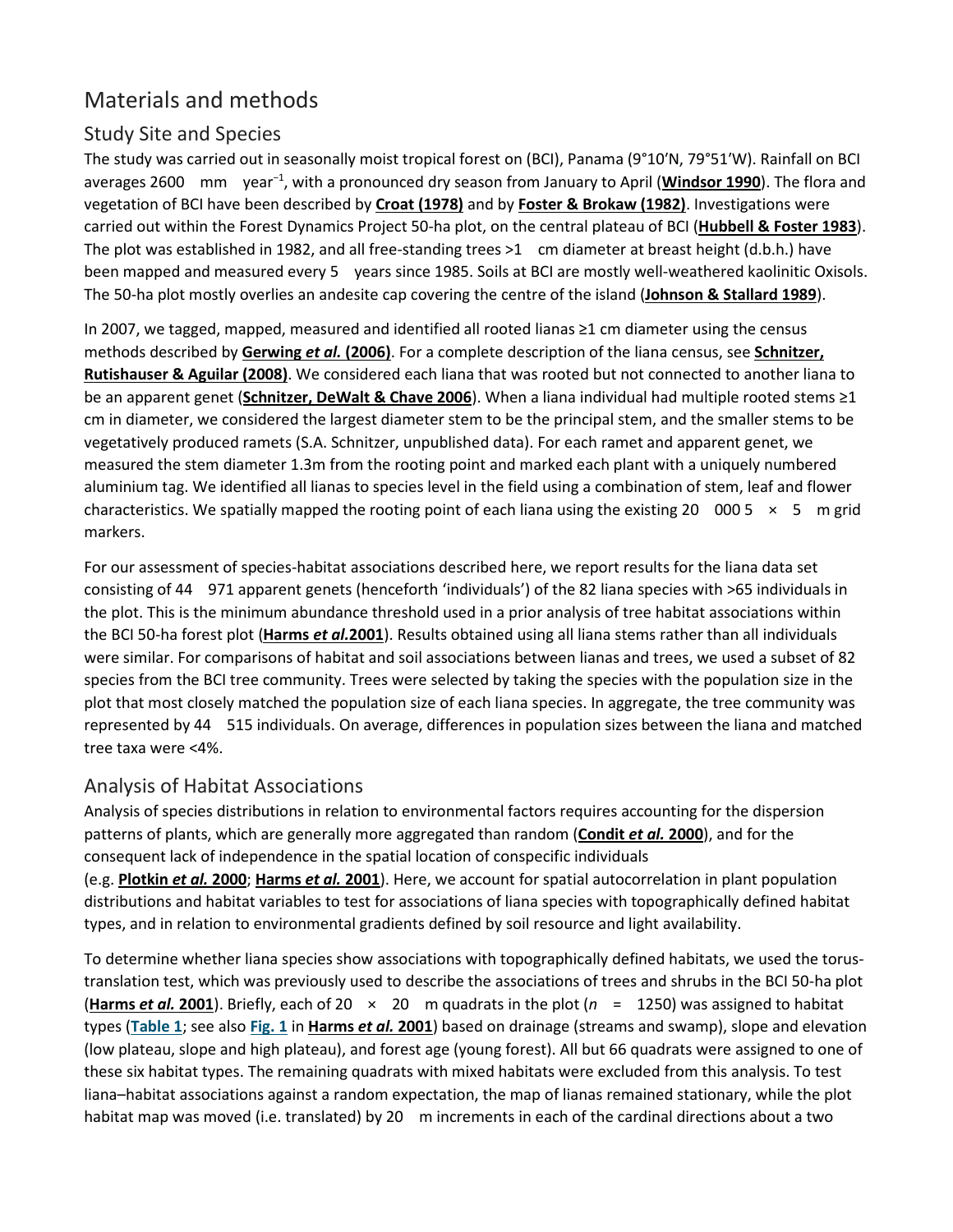dimensional torus. Torus translations then provide 1249 habitat maps with which to compare the observed map. For the observed map, and each torus translation, relative stem densities for each species were calculated for each habitat. If the relative density of a liana species in a particular habitat was determined from the observed habitat map to be more extreme than 97.5% of the simulated relative density values for that species-habitat pairing, then it was considered to be either positively or negatively associated with the habitat (**[Harms](https://besjournals.onlinelibrary.wiley.com/doi/full/10.1111/j.1365-2745.2012.01989.x#b25)** *et al.***2001**).

Table 1. Habitat classification for the Barro Colorado Island (BCI) 50-ha forest dynamics plot. Individual densities are from the 2007 liana census

| Habitat                  | Total area (ha) | Number of individuals $ha^{-1}$ | Canopy height (m) | Area in gaps (%) |
|--------------------------|-----------------|---------------------------------|-------------------|------------------|
| Old forest: low plateau  | 24.80           | $1043.7*$                       | 24.6(8.1)         | 3.3              |
| Old forest: high plateau | 6.80            | 849.4                           | 24.3(7.7)         | 3.3              |
| Old forest: slope        | 11.36           | $728.7$ <sup>+</sup>            | 27.0(8.5)         | 2.5              |
| Old forest: swamp        | 1.20            | 571.7                           | 25.2(8.4)         | 4.5              |
| Old forest: streamside   | 1.28            | 1044.5                          | 22.9(9.0)         | 10.4             |
| Young forest             | 1.92            | 1058.3                          | 20.2(6.5)         | 3.8              |
| Mixed                    | 2.64            | 855.3                           | 25.3(7.8)         | 3.1              |

Quadrats of 20  $\times$  20 m were classified according to slope (<7° indicates a plateau) and elevation (low plateau sites are <152 m. a.s.l.). Mean canopy height (±SD) and percentage in gaps (<10 m canopy height) were calculated from  $5 \times 5$  m quadrat data.

\*Significantly higher.

<sup>+</sup>Significantly lower than expected liana density  $\alpha = 0.05$ .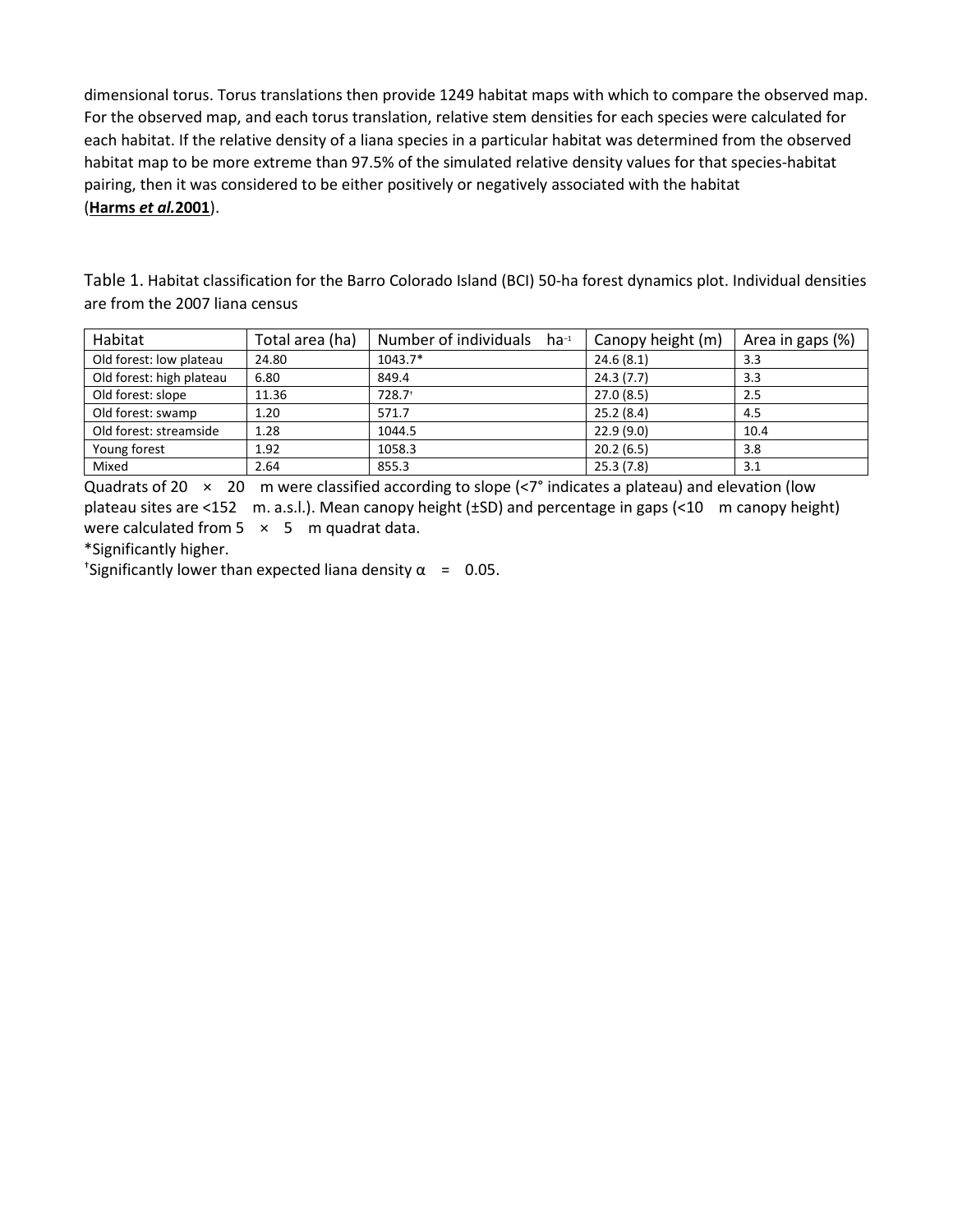#### (a) Habitat type and liana individuals



#### Figure 1

(a) The distribution of liana stems ( $\geq 1$  cm diameter) in relation to habitat type classified for each 20  $\times$  20 m quadrat in the Barro Colorado Island, 50-ha forest dynamics plot, Panama. The plot is 1000 m on the *x*-axis and 500 m on the *y*-axis. Black points indicate the location of liana individuals >1 cm diameter. (b) The distribution of canopy heights across the plot measured using light detection and ranging and averaged for each  $5 \times 5$  m quadrat.

### Analysis of Soil Resource Availability

Soil analyses and mapping are described by **John** *et al.* **[\(2007\)](https://besjournals.onlinelibrary.wiley.com/doi/full/10.1111/j.1365-2745.2012.01989.x#b31)**. Briefly, surface soils (0–10 cm depth) were sampled in the 50-ha plot using a regular grid of points every 50 m, supplemented with additional paired samples at 2, 8 or 20 m at alternate grid points. The additional samples were located at random compass directions from the grid and were used to capture variation in soil properties at finer spatial scales. In total, 300 samples were collected in the mid-wet season (June–August 2003). Cations (Al, B, Ca, Cu, Fe, K, Mg, Mn, Zn) and P were extracted in a Mehlich III solution and analysed using inductively coupled plasma spectroscopy. Nitrogen was extracted as NH4+ and NO3− in 2 M KCl and analysed colorimetrically. pH was measured on a 1 : 3 mixture of fresh soil and distilled water. Additional measurements of N mineralization were taken following a 28-day *in situ*incubation. Spatial predictions of soil nutrient availability were made for 10 × 10 m quadrats using ordinary kriging implemented using the R package 'GSTAT' (**[Pebesma 2004](https://besjournals.onlinelibrary.wiley.com/doi/full/10.1111/j.1365-2745.2012.01989.x#b40)**).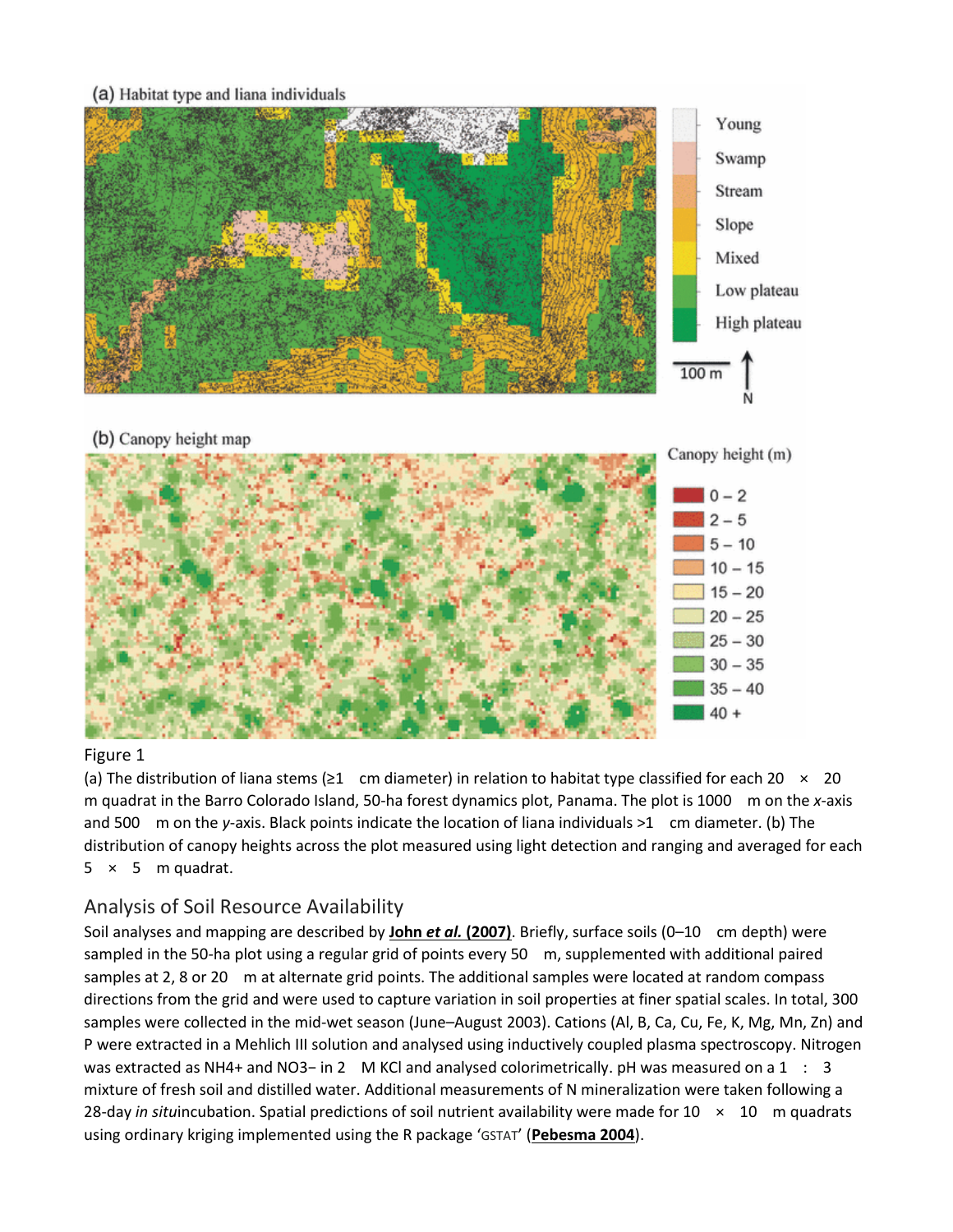### Analysis of Soil Resource Associations

The distribution of every liana species was found to be significantly aggregated within the 50-ha plot (S.A. Schnitzer, unpublished data). Therefore, associations of individual liana species distributions (and of the entire liana community) with resource availability were assessed using the Poisson Cluster Model (PCM; **[Plotkin](https://besjournals.onlinelibrary.wiley.com/doi/full/10.1111/j.1365-2745.2012.01989.x#b45)** *et al.* **2000**). Under this procedure, the Ripley's K function (**[Ripley 1976](https://besjournals.onlinelibrary.wiley.com/doi/full/10.1111/j.1365-2745.2012.01989.x#b51)**) of each species was fit using the R package 'SPATSTAT' (**[Baddeley & Turner 2005](https://besjournals.onlinelibrary.wiley.com/doi/full/10.1111/j.1365-2745.2012.01989.x#b4)**) and used to generate simulated distributions that preserve observed spatial aggregation patterns. The simulated distributions were then used to construct expectations for resource association patterns under the null hypothesis of no association. Further details on how the PCM is used to test for habitat associations are provided by **John** *et al.* **[\(2007\)](https://besjournals.onlinelibrary.wiley.com/doi/full/10.1111/j.1365-2745.2012.01989.x#b31)**. For each combination of an observed species distribution and a resource map, we computed the mean value of the soil variable at all occurrences of the species. The observed mean values for each species and each resource map were then compared against the same indices computed for 1000 simulated species maps constructed using the PCM. The simulated means and standard deviations were used to generate the expectations for index values in the absence of resource associations (the dispersal assembly null model). Significant deviations of observed index values from the null expectation then indicate non-random effects related to resource supply. Statistical significance was assessed using a two-tailed test  $(\alpha = 0.025$  for each tail) for species means.

To reduce the number of pairwise comparisons of soil resource maps with species distributions, we assessed the frequency of soil resource associations using the first three axes derived from principal component analysis of the thirteen soil variables (eigenvalues, nutrient loadings, variance explained and significance values for PC axes are provided in Table S1 in Supporting Information). As a further estimate of the frequency of Type 1 errors that may arise from spurious associations of species with soil variables, we used the approach of **John** *et al.* **[\(2007\)](https://besjournals.onlinelibrary.wiley.com/doi/full/10.1111/j.1365-2745.2012.01989.x#b31)**. We compared the number of species–soil associations that were found when the distribution of the BCI liana community was compared to soil resource distributions generated using identical methods for another seasonally moist tropical forest, the Huai Kha Kheng (HKK) plot in Thailand. Subtracting the number of (spurious) associations found between HKK soils and BCI lianas then provides a more conservative estimate of the frequency of liana–soil associations. Although the absolute frequency of apparent soil–species associations is likely to be inflated by Type 1 error, the distribution of associations across soil variables may provide indications as to which variables impact plant performance. We therefore compared the frequency distribution of associations of lianas with that of the BCI tree community using the same methods (**John** *et al.* **[2007](https://besjournals.onlinelibrary.wiley.com/doi/full/10.1111/j.1365-2745.2012.01989.x#b31)**).

### Analysis of Canopy Height Data

Detailed georeferenced data on forest canopy height were obtained from an overflight of BCI conducted in August 2009 using an Optech ALTM Gemini LiDAR instrument (Optech International Inc., Kiln, MS, USA) flown at 460 m above the canopy with a first laser pulse return density of 6.5  $\,$  m<sup>2</sup> (BLOM Sistemas Geoespaciales SLU, unpublished quality control report). Difference in first and last laser returns, indicating the maximum canopy height, was averaged over each 5 × 5 m quadrat within the plot to generate a canopy height map (**[Fig.](https://besjournals.onlinelibrary.wiley.com/doi/full/10.1111/j.1365-2745.2012.01989.x#f1) 1**). Canopy height on the BCI plot is normally distributed (mean = 26 m, SD = 8 m; maximum height = 50 m). Low canopy heights indicative of canopy disturbance were extensively ground-truthed in the 2 months following LiDAR acquisition. At 109 of the 5  $\times$  5 m grid intersection points with LiDAR returns indicating a canopy height of  $\leq 12$  m, canopy height was also measured from the ground using a laser rangefinder. Low-canopy sites always coincided with openings in the main canopy to at least 12 m; the majority of sample points were associated with treefalls, but for some smaller areas, the opening was linked to a branch fall (E. Lobo, unpublished data).

Tests of liana species associations with the canopy height map were performed using the PCM as above. However, our primary interest was in determining whether lianas occur in canopy gaps; therefore, we use a onetailed test to assess significance of liana associations with low canopy height. To estimate the frequency of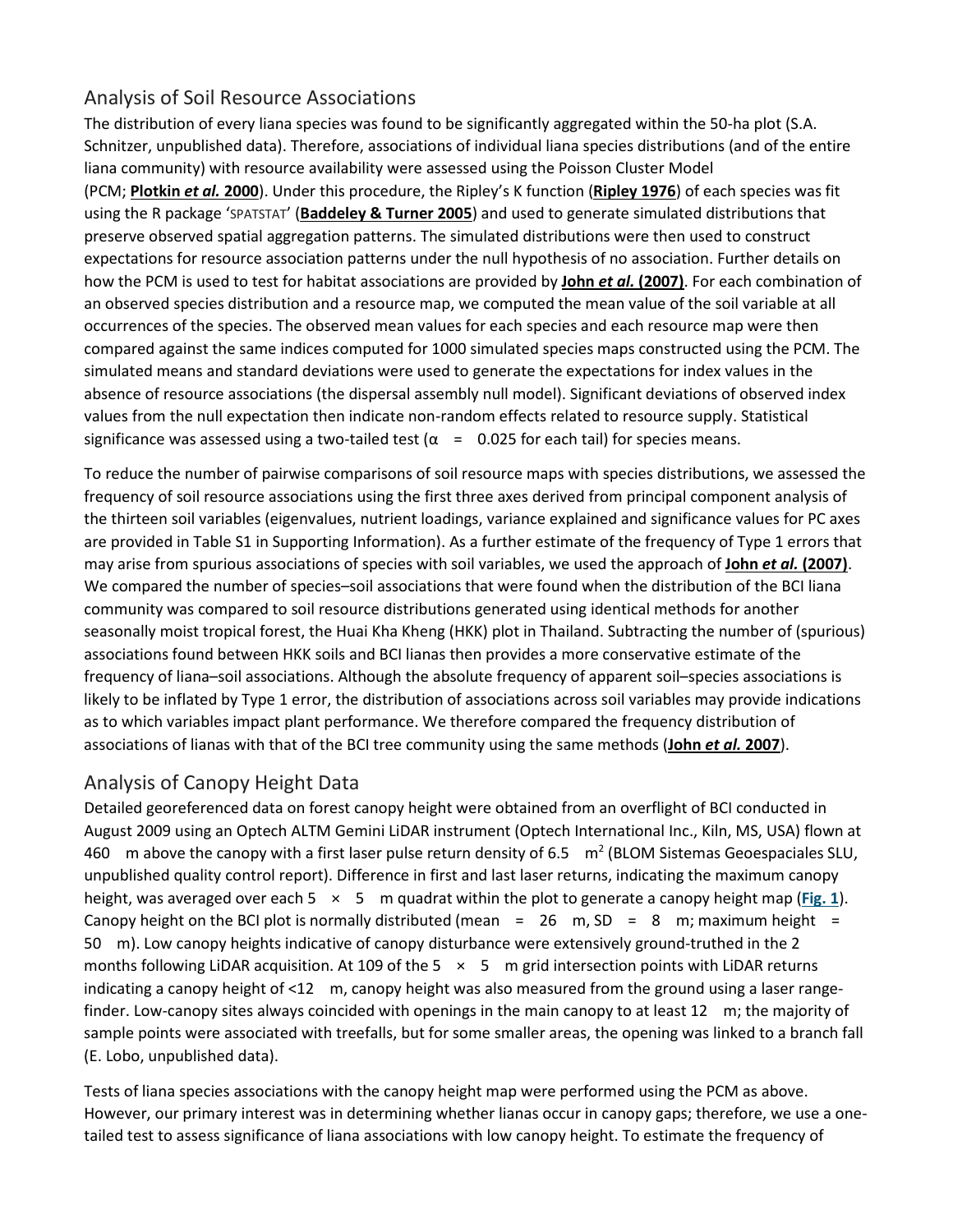chance associations of lianas with canopy gaps (the type I error rate), we also compared species distributions in the 50-ha plot with canopy height maps generated for three 50-ha forest patches neighbouring the plot.

# Results

### Associations of Lianas with Habitat Variables

For all species combined, we found that lianas showed significant associations with the two most spatially extensive habitat types: lianas were significantly less common than expected on slopes, and more common than expected on the lower plateau (**[Table](https://besjournals.onlinelibrary.wiley.com/doi/full/10.1111/j.1365-2745.2012.01989.x#t1) 1**). Examining species-specific patterns, we found that 36 (44%) of 82 species had a significantly higher or lower than expected density on one or more habitat types (Table S2). The highest frequency of association for individual liana species was found with the slope habitat (14 positive; four negative), followed by the swamp (eight positive; five negative), and upper plateau (five positive; three negative). Few species were associated with the low plateau, which encompasses almost half the plot, despite the high liana density in this habitat type, or with the rarer stream and young forest habitat types.

When compared with the matched sample of tree species (**[Fig.](https://besjournals.onlinelibrary.wiley.com/doi/full/10.1111/j.1365-2745.2012.01989.x#f2) 2**; **[Harms](https://besjournals.onlinelibrary.wiley.com/doi/full/10.1111/j.1365-2745.2012.01989.x#b25)** *et al.* **2001**), we found that overall, the distribution of significant associations across habitat variables was not significantly different for trees and lianas (Chi-square test,  $\chi^2$  = 1.2, *P* > 0.05); however, the overall frequency of species showing significant associations with habitat variables was higher for trees (66%) than lianas (44%;  $\chi^2$  = 4.9, *P* < 0.05).



#### Figure 2

Percentage frequency of significant associations between either liana species (filled bars) or tree species (open bars) with topographically defined habitat types. Analysis is restricted to the 82 liana species with >65 individuals and a sample of 82 tree species with similar population sizes (tree data from **[Harms](https://besjournals.onlinelibrary.wiley.com/doi/full/10.1111/j.1365-2745.2012.01989.x#b25)** *et al.* **2001**).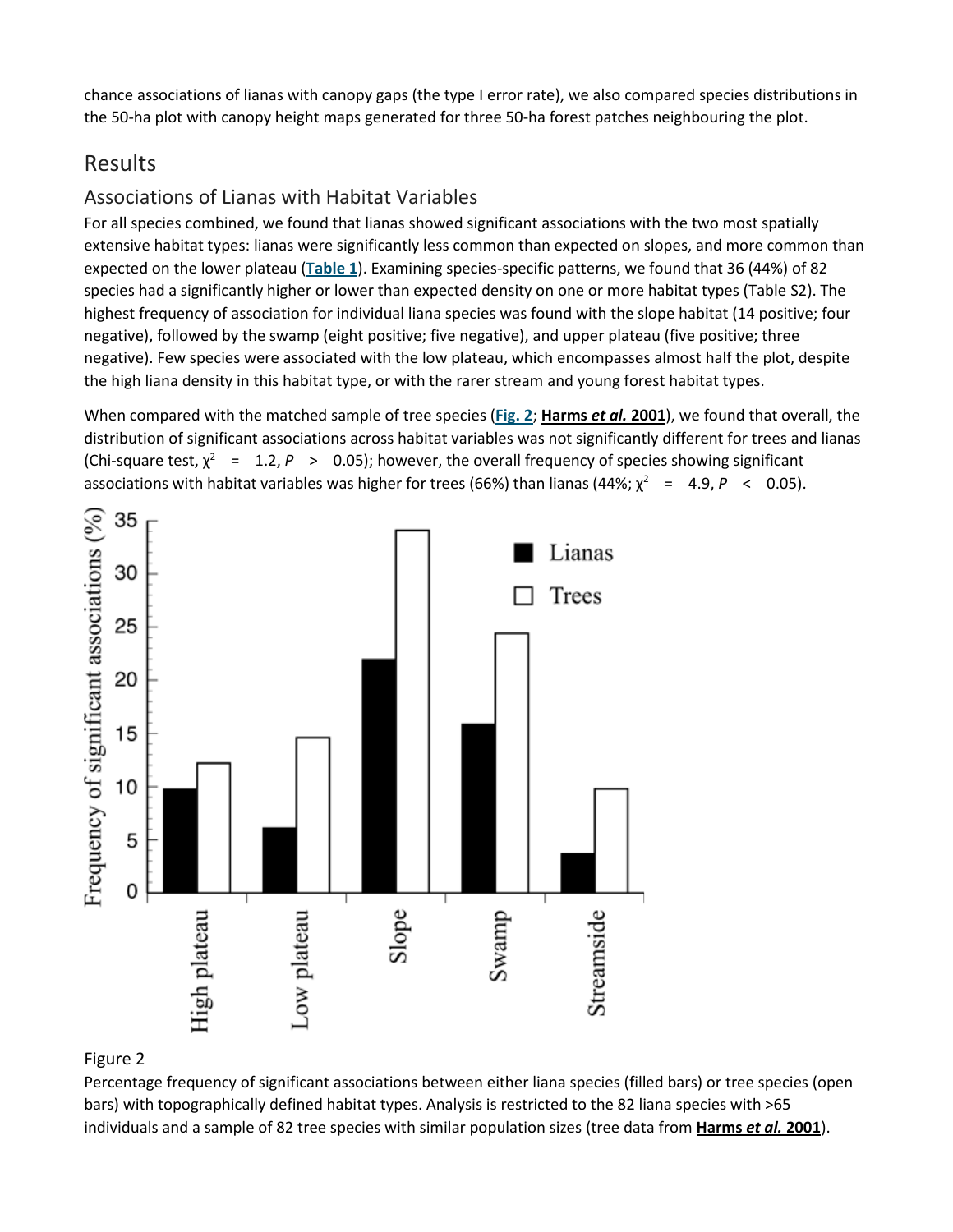### Associations of Lianas with Soil Variables

Seventeen liana species (21%) were significantly associated with sites with high or low axis scores for soil chemical variables, with a similar frequency of positive and negative associations (Table S3). Overall, the frequency of association of liana species with the PC axes was significantly lower than that of the matched sample of tree species (52%,  $\chi^2$  = 16.4, *P* < 0.001). To further assess what fraction of these associations might arise by chance, we also compared liana distributions to the three PC axes generated from soil maps of a different 50-ha plot (HKK). This comparison yielded a null expectation of significant associations of 12 liana species (15%) with high or low PC axis scores. Thus, subtracting an estimate of the frequency of spurious associations leaves an estimate of *c.* 6% of liana species associated with unexpectedly high or low levels of soil variables. In comparison, the sample of tree species resulted in 28 associations (34%) with the HKK data, leaving *c.* 18% of tree species similarly associated.

Finally, we compared the frequency of association of lianas with soil chemical variables in the BCI 50-ha plot with those for the matched tree sample. The frequency of association across different soil chemical variables was not correlated between trees and lianas (**[Fig.](https://besjournals.onlinelibrary.wiley.com/doi/full/10.1111/j.1365-2745.2012.01989.x#f3) 3**; Spearman *r* = 0.08, *P* = 0.78). Furthermore, nearly twice as many tree as liana species were positively or negatively associated with soil variables (Wilcoxon test, *P*  $($  0.001).



#### Figure 3

Percentage frequency of significant associations (*P* < 0.05) between liana species (filled bars) and tree species (open bars) with individual soil variables. Associations can be either positive (species occur in quadrats with higher than expected values of the variable) or negative (lower than expected). Analysis is restricted to the 82 liana species with >65 individuals, and a sample of 82 tree species with similar population sizes.

### Association of Lianas with Light Gaps

For all species combined, we found that the density of liana individuals was significantly associated with low canopy heights (Table S3). Canopy height and the fraction of the forest canopy under gaps were almost identical for the high and low plateau habitats (**[Table](https://besjournals.onlinelibrary.wiley.com/doi/full/10.1111/j.1365-2745.2012.01989.x#t1) 1**). However, the slope habitat had smaller gap fraction, which may in part explain its relatively low liana density. A large fraction of liana species (63%) were significantly associated with lower canopy heights than the random expectation (Table S3). Few of these associations are likely to be spurious as, on average, only 5% of species showed significant associations when species distributions were tested against the canopy height data from neighbouring 50-ha forest patches. Species associated with a low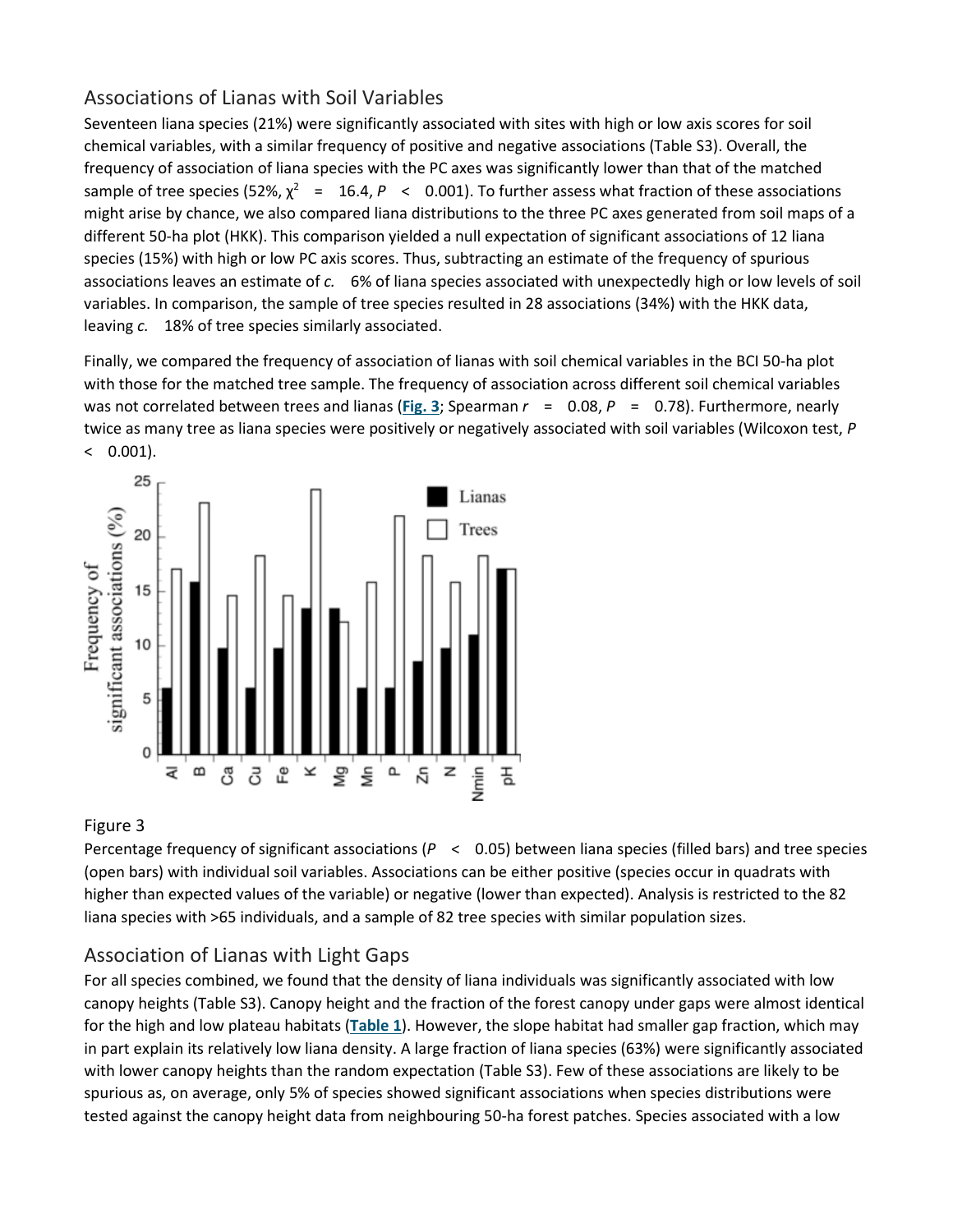canopy did not differ from those that were not associated with a low canopy in their frequency of association with either topographic habitat types (Fisher exact test,  $P = 0.57$ ) or PC axes derived from soil chemical variables (Fisher exact test,  $P = 0.83$ ).

# **Discussion**

### Variation in Liana Density Across the BCI 50-ha Forest Dynamics Plot

Overall, the density of liana individuals was significantly higher on the commonest habitat type – the low plateau (**[Table](https://besjournals.onlinelibrary.wiley.com/doi/full/10.1111/j.1365-2745.2012.01989.x#t1) 1**). The higher liana density on the plateau, which maintains lower dry season soil water potential than slopes (**[Becker](https://besjournals.onlinelibrary.wiley.com/doi/full/10.1111/j.1365-2745.2012.01989.x#b5)** *et al.* **1988**; **[Daws](https://besjournals.onlinelibrary.wiley.com/doi/full/10.1111/j.1365-2745.2012.01989.x#b14)** *et al.* **2002**), may reflect a higher competitive ability of lianas in drier, more seasonal environments (**[Schnitzer 2005](https://besjournals.onlinelibrary.wiley.com/doi/full/10.1111/j.1365-2745.2012.01989.x#b54)**). A preference for drier, more seasonal forest has been attributed to deeper rooting systems (**[Tyree & Ewers 1996](https://besjournals.onlinelibrary.wiley.com/doi/full/10.1111/j.1365-2745.2012.01989.x#b63)**; **[Andrade](https://besjournals.onlinelibrary.wiley.com/doi/full/10.1111/j.1365-2745.2012.01989.x#b1)** *et al.* **2005**), and more efficient vascular systems in lianas than trees (**[Holbrook, Whitbeck & Mooney 1995](https://besjournals.onlinelibrary.wiley.com/doi/full/10.1111/j.1365-2745.2012.01989.x#b28)**), which allows lianas to remain photosynthetically active when many trees are physiologically dormant (**[Schnitzer 2005](https://besjournals.onlinelibrary.wiley.com/doi/full/10.1111/j.1365-2745.2012.01989.x#b54)**).

Regional scale studies have shown that the density and basal area of lianas is negatively correlated with annual precipitation and positively correlated with seasonality (**[Schnitzer 2005](https://besjournals.onlinelibrary.wiley.com/doi/full/10.1111/j.1365-2745.2012.01989.x#b54)**; **[DeWalt](https://besjournals.onlinelibrary.wiley.com/doi/full/10.1111/j.1365-2745.2012.01989.x#b17)** *et al.* **2010**). Our results therefore suggest that regional habitat preferences may also be manifested at local scales. This is consistent with a study by **[Engelbrecht](https://besjournals.onlinelibrary.wiley.com/doi/full/10.1111/j.1365-2745.2012.01989.x#b18)** *et al.***(2007)**, which compared the regional distribution of tree species along a rainfall gradient across the Isthmus Panama, with the local distribution of the same species across the BCI 50-ha plot. They found that the species that occurred on the drier side of the Isthmus were locally more abundant on the plateau habitat within the BCI plot. Thus, lianas, like drought-adapted trees, may compete best on drier soils. Liana densities were lowest on the wetter slope habitat, a result that contrasts with tree above-ground biomass on BCI. Lidar measurements on BCI show that canopy heights (**[Table](https://besjournals.onlinelibrary.wiley.com/doi/full/10.1111/j.1365-2745.2012.01989.x#t1) 1**), and corresponding biomass estimates are greatest on slopes (**[Mascaro](https://besjournals.onlinelibrary.wiley.com/doi/full/10.1111/j.1365-2745.2012.01989.x#b37)** *et al.* **2010**).

The relatively low liana density on slopes however may also reflect variation in the gap disturbance regime across the plot; the area of the slope habitat under gaps was 25% lower than the plateau habitats (**[Table](https://besjournals.onlinelibrary.wiley.com/doi/full/10.1111/j.1365-2745.2012.01989.x#t1) 1**). Nonetheless, liana densities were similar between the high plateau and slope, while the swamp, which had the highest gap area apart from streamsides, also had the lowest liana density.

Contrary to expectation, liana densities were not significantly higher in secondary than old-growth forest. Several studies report that liana abundance is higher in young secondary forests than in older forests (**[DeWalt,](https://besjournals.onlinelibrary.wiley.com/doi/full/10.1111/j.1365-2745.2012.01989.x#b15)  [Schnitzer & Denslow 2000](https://besjournals.onlinelibrary.wiley.com/doi/full/10.1111/j.1365-2745.2012.01989.x#b15)**; **[Letcher & Chazdon 2009](https://besjournals.onlinelibrary.wiley.com/doi/full/10.1111/j.1365-2745.2012.01989.x#b34)**). In the forests around BCI, however, liana abundance peaks in fairly young seasonal forests (<70 years old), while liana abundance does not differ in older age classes of forest (**[DeWalt, Schnitzer & Denslow 2000](https://besjournals.onlinelibrary.wiley.com/doi/full/10.1111/j.1365-2745.2012.01989.x#b15)**). The failure to detect an association between liana density and forest age in this study may therefore either reflect the advanced age of the secondary forest in the BCI plot (>100 years; **[Foster & Brokaw 1982](https://besjournals.onlinelibrary.wiley.com/doi/full/10.1111/j.1365-2745.2012.01989.x#b19)**), where mean canopy height is >20 m, or the relatively small spatial extent of this habitat type (<2 ha).

### Liana Associations with Habitat and Soil Variables

Liana species were less frequently associated with individual habitat variables than were tree species. Whereas 66% of tree species showed associations with one or more topographically defined habitat types (**[Harms](https://besjournals.onlinelibrary.wiley.com/doi/full/10.1111/j.1365-2745.2012.01989.x#b25)** *et al.* **2001**), 44% of lianas showed an association. Nonetheless, the distribution of significant associations across habitat types did not differ between the growth forms (**[Fig.](https://besjournals.onlinelibrary.wiley.com/doi/full/10.1111/j.1365-2745.2012.01989.x#f2) 2**). In contrary to our prediction, we did not find a marked preference among liana species for the more seasonally dry plateau habitat types, despite the significantly higher liana density, and spatial extent, of the lower plateau. Thus, few species appear to be restricted in their local distribution by virtue of a higher competitive advantage in drier sites, while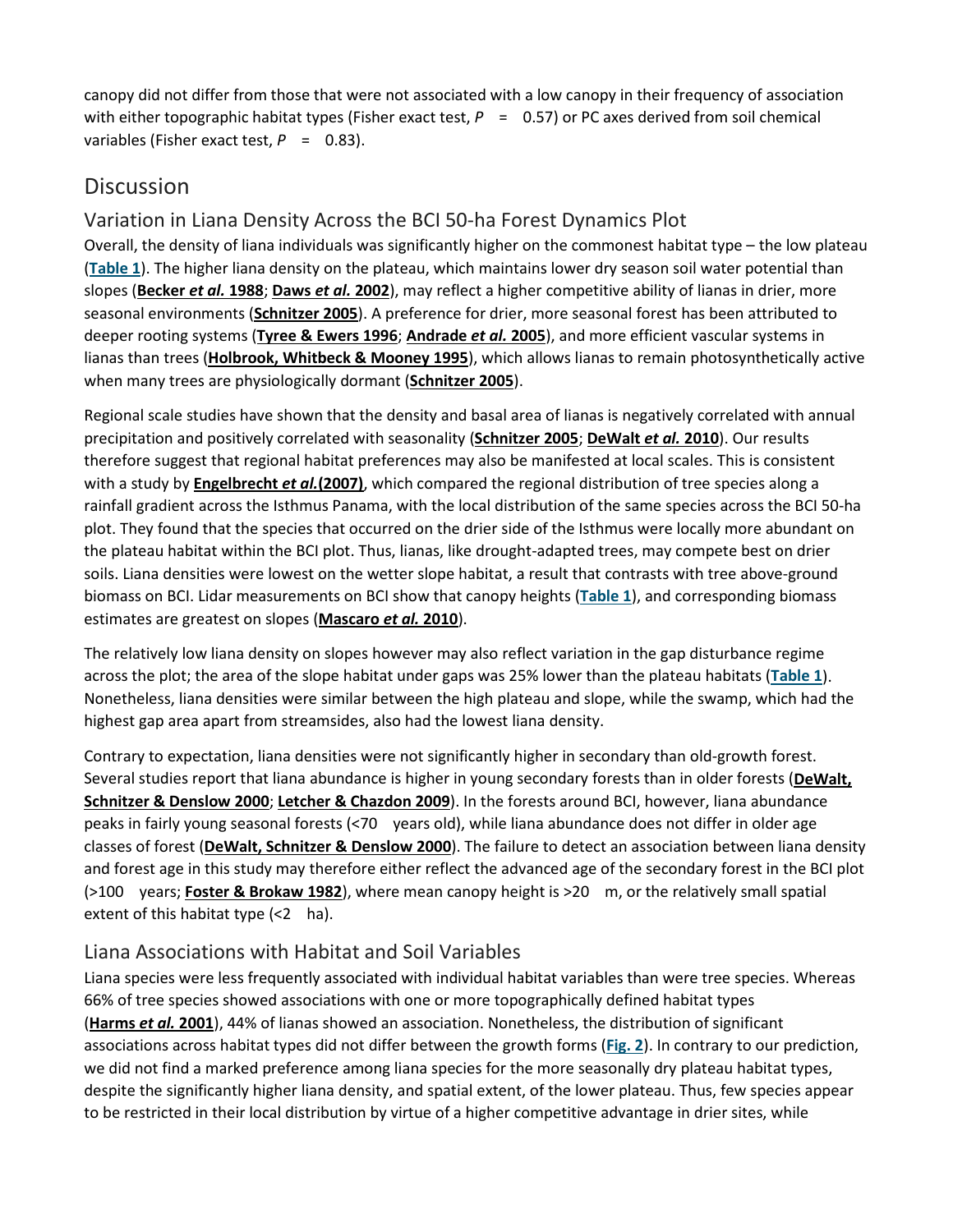perhaps some lianas, like trees, are relatively drought sensitive and are restricted to moister slope and swamp habitats.

Liana species were also less frequently associated with soil chemical variables than trees. Whereas 52% of tree species were associated with at least one of the three principal component axes of the soil variables, only 21% liana species showed an association. Using the most conservative test, where a null model is used to estimate the frequency of spurious associations, we found that only 6% of liana species were significantly associated with soil variables, compared with an overall association rate of 18% for the matched sample of tree species.

The low frequency of association of lianas with soil variables comes despite the expectation that lianas are more nutrient demanding than most trees, with potentially stronger selective effects of soil fertility on species distribution. Lianas tend to have higher foliar nutrient concentration, lower specific leaf area and lower investment in structural and chemical defences than co-occurring tree species, regardless of soil type (**[Salzer,](https://besjournals.onlinelibrary.wiley.com/doi/full/10.1111/j.1365-2745.2012.01989.x#b53)  [Matezki & Kazda 2006](https://besjournals.onlinelibrary.wiley.com/doi/full/10.1111/j.1365-2745.2012.01989.x#b53)**; **[Asner & Martin 2011](https://besjournals.onlinelibrary.wiley.com/doi/full/10.1111/j.1365-2745.2012.01989.x#b3)**). The low frequency of association found here contrasts with the results of **[DeWalt](https://besjournals.onlinelibrary.wiley.com/doi/full/10.1111/j.1365-2745.2012.01989.x#b16)** *et al.* **(2006)** who reported clear habitat associations for most (71%) of the liana species surveyed in Sabah, Malaysia. The difference in habitat preference between these studies may be because DeWalt *et al.* examined three habitats with markedly different soil conditions (ranging from alluvial deposits to nutrient impoverished sandy soils), whereas we examine a single, continuous area where soil physical characteristics are more homogeneous (**John** *et al.* **[2007](https://besjournals.onlinelibrary.wiley.com/doi/full/10.1111/j.1365-2745.2012.01989.x#b31)**).

#### Liana Association with Low-Canopy Microsites

The strong association of lianas with low-canopy sites in this study supports the hypothesis that disturbance drives patterns of liana distribution within forests (e.g. **[Putz 1984](https://besjournals.onlinelibrary.wiley.com/doi/full/10.1111/j.1365-2745.2012.01989.x#b48)**; **[Schnitzer, Dalling & Carson 2000](https://besjournals.onlinelibrary.wiley.com/doi/full/10.1111/j.1365-2745.2012.01989.x#b59)**; **[Schnitzer &](https://besjournals.onlinelibrary.wiley.com/doi/full/10.1111/j.1365-2745.2012.01989.x#b57)  [Carson 2001](https://besjournals.onlinelibrary.wiley.com/doi/full/10.1111/j.1365-2745.2012.01989.x#b57)**; **[Foster, Townsend & Zganjar 2008](https://besjournals.onlinelibrary.wiley.com/doi/full/10.1111/j.1365-2745.2012.01989.x#b20)**). The majority (63%) of liana species were significantly positively associated with low canopy height microsites, indicative of areas recently disturbed by treefalls. Liana abundance, biomass and diversity are correlated with forest disturbance because lianas respond rapidly to increased light. Like trees, lianas vary in their capacity to tolerate low-light conditions in the forest understorey (**[Gilbert](https://besjournals.onlinelibrary.wiley.com/doi/full/10.1111/j.1365-2745.2012.01989.x#b23)** *et al.* **2006**); however, lianas can respond to high light with exceptionally rapid growth – much faster than trees (e.g. **[Schnitzer, Parren & Bongers 2004](https://besjournals.onlinelibrary.wiley.com/doi/full/10.1111/j.1365-2745.2012.01989.x#b61)**), providing a strong competitive advantage in gaps. Lianas can also recruit into gaps through the treefall process, where liana stems or stem fragments are brought down to the ground and subsequently proliferate (**[Putz 1984](https://besjournals.onlinelibrary.wiley.com/doi/full/10.1111/j.1365-2745.2012.01989.x#b48)**; **[Schnitzer, Dalling & Carson 2000](https://besjournals.onlinelibrary.wiley.com/doi/full/10.1111/j.1365-2745.2012.01989.x#b59)**; **[Schnitzer & Carson 2001,](https://besjournals.onlinelibrary.wiley.com/doi/full/10.1111/j.1365-2745.2012.01989.x#b57%20#b58)  [2010](https://besjournals.onlinelibrary.wiley.com/doi/full/10.1111/j.1365-2745.2012.01989.x#b57%20#b58)**; S. R. Yorke, unpublished data). The strong association of lianas with treefall gaps, together with the rarity of liana associations with soil variables, indicates that liana distributions within the forest may be primarily driven by canopy disturbance, either directly or possibly via interactions between topography and canopy disturbance, rather than by their sensitivity to soil chemical factors.

Once canopy gaps form, liana populations can be remarkably persistent. **[Schnitzer, Dalling & Carson](https://besjournals.onlinelibrary.wiley.com/doi/full/10.1111/j.1365-2745.2012.01989.x#b59)  [\(2000\)](https://besjournals.onlinelibrary.wiley.com/doi/full/10.1111/j.1365-2745.2012.01989.x#b59)** estimated that 7.5% of canopy gaps that form annually in the BCI plot become dominated by lianas, suppressing the regeneration of shade-tolerant tree species and stalling a recovery to high canopy forest. Much of the spatial aggregation of liana populations may therefore reflect the disturbance history of the plot integrated over a decade or longer time-scale.

### Implications of Liana Habitat Associations under Global Change

Recent evidence indicates that liana abundance, biomass and productivity are increasing in neotropical forests (**[Schnitzer & Bongers 2011](https://besjournals.onlinelibrary.wiley.com/doi/full/10.1111/j.1365-2745.2012.01989.x#b56)**). On BCI, liana leaf litter production rose by 55% between 1986 and 2002 (**[Wright](https://besjournals.onlinelibrary.wiley.com/doi/full/10.1111/j.1365-2745.2012.01989.x#b67)** *et al.* **2004**). Our results, along with previous studies (**[Putz 1984](https://besjournals.onlinelibrary.wiley.com/doi/full/10.1111/j.1365-2745.2012.01989.x#b48)**; **[Schnitzer, Dalling & Carson](https://besjournals.onlinelibrary.wiley.com/doi/full/10.1111/j.1365-2745.2012.01989.x#b59)  [2000](https://besjournals.onlinelibrary.wiley.com/doi/full/10.1111/j.1365-2745.2012.01989.x#b59)**; **[Schnitzer & Carson 2001](https://besjournals.onlinelibrary.wiley.com/doi/full/10.1111/j.1365-2745.2012.01989.x#b57)**; **[Foster, Townsend & Zganjar 2008](https://besjournals.onlinelibrary.wiley.com/doi/full/10.1111/j.1365-2745.2012.01989.x#b20)**), indicate that increasing liana abundance and biomass might be explained by increased levels of disturbance (**[Schnitzer & Bongers 2011](https://besjournals.onlinelibrary.wiley.com/doi/full/10.1111/j.1365-2745.2012.01989.x#b56)**). Increased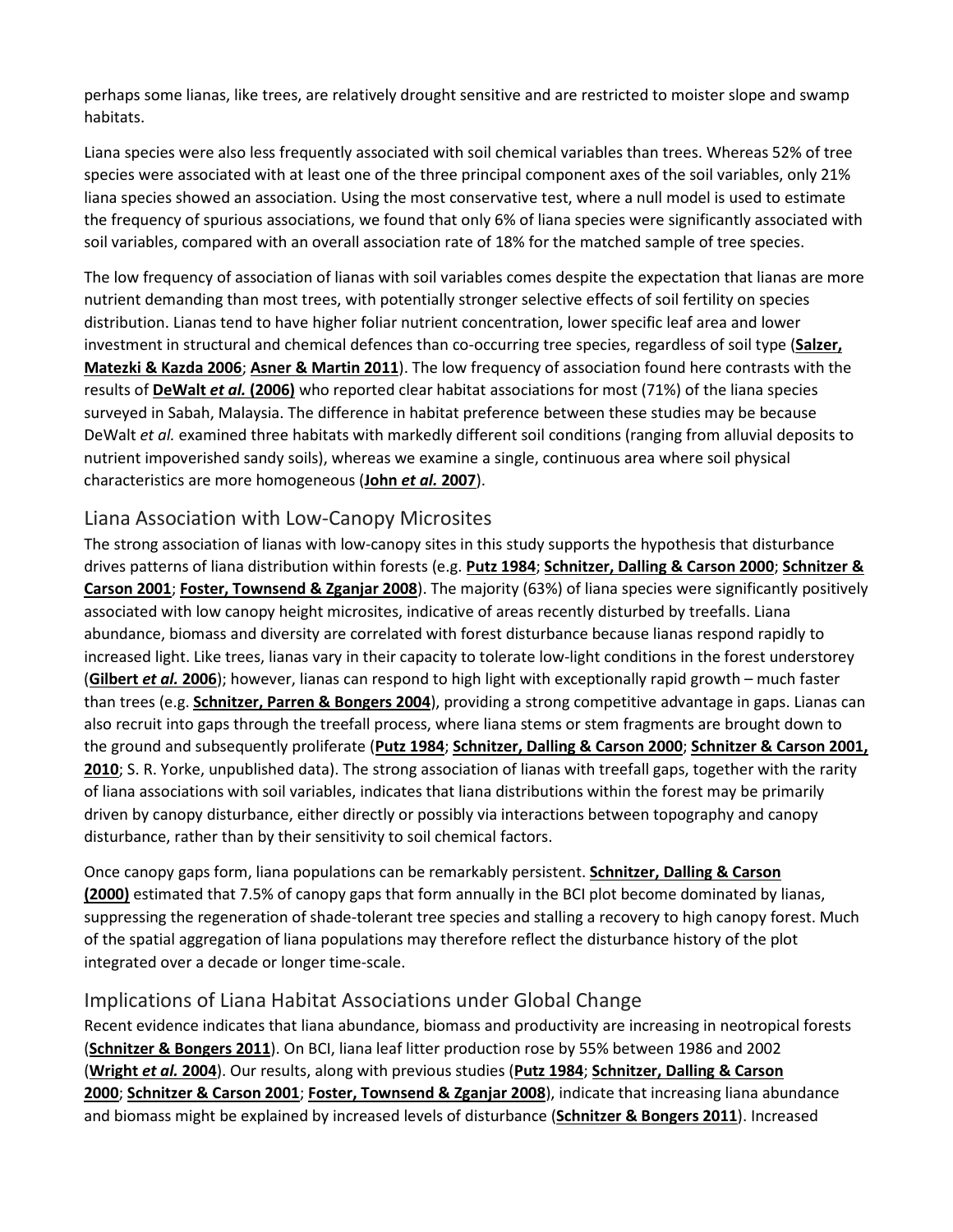disturbance, in turn, may be a consequence of stimulated productivity and tree turnover because of elevated atmospheric CO2 or irradiance (**Phillips** *et al.* **[1998, 2004](https://besjournals.onlinelibrary.wiley.com/doi/full/10.1111/j.1365-2745.2012.01989.x#b41%20#b43)**; **[Weishampel, Godin & Henebry](https://besjournals.onlinelibrary.wiley.com/doi/full/10.1111/j.1365-2745.2012.01989.x#b65)** 

**[2001](https://besjournals.onlinelibrary.wiley.com/doi/full/10.1111/j.1365-2745.2012.01989.x#b65)**; **[Lewis](https://besjournals.onlinelibrary.wiley.com/doi/full/10.1111/j.1365-2745.2012.01989.x#b35)** *et al.* **2004**). Alternatively, increased liana abundance may reflect increases in the strength and frequency of seasonal droughts (**[Schnitzer & Bongers 2011](https://besjournals.onlinelibrary.wiley.com/doi/full/10.1111/j.1365-2745.2012.01989.x#b56)**), which increase tree mortality (**[Condit, Hubbell &](https://besjournals.onlinelibrary.wiley.com/doi/full/10.1111/j.1365-2745.2012.01989.x#b11)  [Foster 1995](https://besjournals.onlinelibrary.wiley.com/doi/full/10.1111/j.1365-2745.2012.01989.x#b11)**; **[Nakagawa](https://besjournals.onlinelibrary.wiley.com/doi/full/10.1111/j.1365-2745.2012.01989.x#b38)** *et al.* **2000**; **[Phillips](https://besjournals.onlinelibrary.wiley.com/doi/full/10.1111/j.1365-2745.2012.01989.x#b44)** *et al.* **2009**). As liana abundance and biomass peak in seasonal forests, and in drier habitat patches within a forest, increasing frequency and severity of drought will likely favour lianas, with a concomitant reduction in above-ground biomass storage (**[van der Heijden & Phillips 2009](https://besjournals.onlinelibrary.wiley.com/doi/full/10.1111/j.1365-2745.2012.01989.x#b27)**).

Nutrient deposition, particularly nitrogen from industrial pollution, is also increasing in tropical forests and has been hypothesized to contribute to liana increases (**[Schnitzer & Bongers 2011](https://besjournals.onlinelibrary.wiley.com/doi/full/10.1111/j.1365-2745.2012.01989.x#b56)**). Liana leaves tend to have higher nitrogen content than those of their host trees (**[Salzer, Matezki & Kazda 2006](https://besjournals.onlinelibrary.wiley.com/doi/full/10.1111/j.1365-2745.2012.01989.x#b53)**; **[Asner & Martin 2011](https://besjournals.onlinelibrary.wiley.com/doi/full/10.1111/j.1365-2745.2012.01989.x#b3)**), which suggests lianas will respond more strongly to N fertilization (**[Schnitzer & Bongers 2011](https://besjournals.onlinelibrary.wiley.com/doi/full/10.1111/j.1365-2745.2012.01989.x#b56)**). However, the lack of strong affinity of lianas to soil variables found in this study, compared to the much stronger correlation between trees and soil variables found in this and other forests (**[Clark, Palmer & Clark](https://besjournals.onlinelibrary.wiley.com/doi/full/10.1111/j.1365-2745.2012.01989.x#b10)** 

**[1999](https://besjournals.onlinelibrary.wiley.com/doi/full/10.1111/j.1365-2745.2012.01989.x#b10)**; **[Russo](https://besjournals.onlinelibrary.wiley.com/doi/full/10.1111/j.1365-2745.2012.01989.x#b52)** *et al.* **2005**; **John** *et al.* **[2007](https://besjournals.onlinelibrary.wiley.com/doi/full/10.1111/j.1365-2745.2012.01989.x#b31)**), suggests that lianas may not respond as strongly as predicted to increased nutrient deposition. In summary, liana abundance and distribution within the BCI forest appears to be driven mostly by disturbance and soil moisture, with a more limited role for soil nutrients.

# Acknowledgements

We gratefully acknowledge financial and logistic support from the Smithsonian Tropical Research Institute and the National Science Foundation for grants DEB021104, 021115, 0212284 and 0212818 supporting soils mapping in the BCI plot, DEB0939907 for LiDAR data collection and DEB0613666 for the liana census. We thank Alicia Ledo for assistance with preparing Fig. 1. Additional support was provided to EL and CB from the Program in Ecology and Evolutionary Biology, University of Illinois.

# References

- Andrade, J.L., Meinzer, F.C., Goldstein, G. & Schnitzer, S.A. (2005) Water uptake and transport in lianas and cooccurring trees of a seasonally dry tropical forest. *Trees*, **19**, 282– 289.
- Arroyo-Rodríguez, V. & Toledo-Aceves, T. (2009) Impact of landscape spatial pattern on liana communities in tropical rainforests at Los Tuxtlas, Mexico. *Applied Vegetation Science*, **12**, 340– 349.
- Asner, G.P. & Martin, R.E. (2011) Canopy phylogenetic, chemical and spectral assembly in a lowland Amazonian forest. *New Phytologist*, **189**, 999– 1012.
- Baddeley, A. & Turner, R. (2005) Spastat: an R package for analyzing spatial point patterns. *Journal of Statistical Software*, **12**, 1– 42.
- Becker, P., Rabenold, P.E., Idol, J.R. & Smith, A.P. (1988) Water potential gradients for gaps and slopes in a Panamanian tropical moist forest's dry season. *Journal of Tropical Ecology*, **4**, 173– 184.
- Burnham, R.J. (2002) Dominance, diversity and distribution of lianas in Yasuní, Ecuador: who is on top? *Journal of Tropical Ecology*, **18**, 845– 864.
- Burnham, R.J. (2004) Alpha and beta diversity of Lianas in Yasuní National Park, Ecuador. *Forest Ecology and Management*, **190**, 43– 55.
- Campbell, E.J.F. & Newbery, D.M. (1993) Ecological relationships between lianas and trees in lowland rain-forest in Sabah, East Malaysia. *Journal of Tropical Ecology*, **9**, 469– 490.
- Chettri, A., Barik, S.K., Pandey, H.N. & Lyngdoh, M.K. (2010) Liana diversity and abundance as related to microenvironment in three forest types located in different elevational ranges of the Eastern Himalayas. *Plant Ecology and Diversity*, **3**, 175– 185.
- Clark, D.B., Palmer, M.W. & Clark, D.A. (1999) Edaphic factors and the landscape scale distributions of tropical rainforest trees. *Ecology*, **80**, 2662– 2675.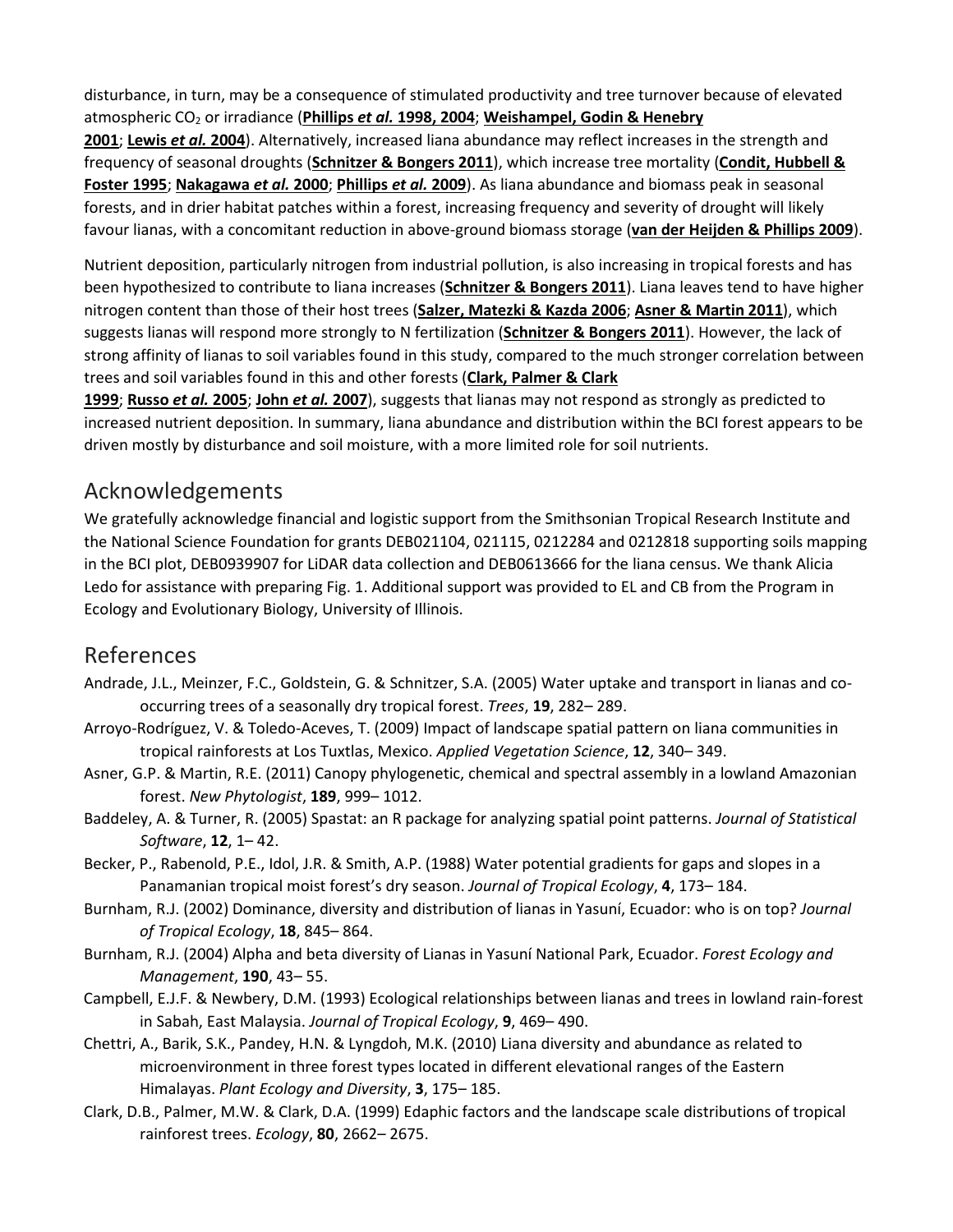- Condit, R., Hubbell, S.P. & Foster, R.B. (1995) Mortality rates of 205 neotropical tree and shrub species and the impact of a severe drought. *Ecological Monographs*, **65**, 419– 439.
- Condit, R., Ashton, P.S., Baker, P., Buyavejchewin, S., Gunatilleke, S., Gunatilleke, N. *et al.* (2000) Spatial patterns in the distribution of tropical tree species. *Science*, **288**, 1414– 1418.
- Croat, T.B. (1978) *Flora of Barro Colorado Island*. Stanford University Press, Stanford, CA.
- Daws, M.I., Mullins, C.E., Burslem, D.F.R.P., Paton, S.R. & Dalling, J.W. (2002) Topographic position affects the water regime in a semi-deciduous tropical forest in Panama. *Plant and Soil*, **238**, 79– 90.
- DeWalt, S.J., Schnitzer, S.A. & Denslow, J.S. (2000) Density and diversity of lianas along a seasonal tropical forest chronosequence in central Panama. *Journal of Tropical Ecology*, **16**, 1– 19.
- DeWalt, S.J., Ickes, K., Nilus, R., Harms, K.E. & Burslem, D.F.R.P. (2006) Liana habitat associations and community structure in a Bornean lowland tropical forest. *Plant Ecology*, **186**, 203– 216.
- DeWalt, S.J., Schnitzer, S.A., Chave, J., Bongers, F., Burnham, R.J., Cai, Z.Q. *et al.* (2010) Annual rainfall and seasonality predict pan-tropical patterns of liana density and basal area. *Biotropica*, **42**, 309– 317.
- Engelbrecht, B.M.J., Comita, L.S., Condit, R., Kursar, T.A., Tyree, M.T., Turner, B.L. & Hubbell, S.P. (2007) Drought sensitivity shapes species distribution patterns in tropical forests. *Nature*, **447**, 80– 82.
- Foster, R.B. & Brokaw, N.V.L. (1982) Structure and history of the vegetation of Barro Colorado Isalnd. *The Ecology of a Tropical Forest* (eds A. Rand & E. Leigh), pp. 67– 81. Smithsonian Institution Press, Washington, DC.
- Foster, J.R., Townsend, P.A. & Zganjar, C.E. (2008) Spatial and temporal patterns of gap dominance by lowcanopy lianas detected using EO-1 Hyperion and Landsat Thematic Mapper. *Remote Sensing of Environment*, **112**, 2104– 2117.
- Gentry, A.H. (1991) The distribution and evolution of climbing plants. *The Biology of Vines* (eds F.E. Putz & H.A. Mooney), pp. 3– 49. Cambridge University Press, Cambridge.
- Gerwing, J.J., Schnitzer, S.A., Burnham, R.J., Bongers, F., Chave, J., DeWalt, S.J. *et al.* (2006) A standard protocol for liana censuses. *Biotropica*, **38**, 256– 261.
- Gilbert, B., Wright, S.J., Muller-Landau, H.C., Kitajima, K. & Hernandez, A. (2006) Life history trade-offs in tropical trees and lianas. *Ecology*, **87**, 1281– 1288.
- Gunatilleke, C.V.S., Gunatilleke, I.A.U.N., Esufali, S., Harms, K.E., Ashton, P.M.S., Burslem, D.F.R.P. & Ashton, P.S. (2006) Species-habitat associations in a Sri Lankan dipterocarp forest. *Journal of Tropical Ecology*, **22**, 371– 384.
- Harms, K.E., Condit, R., Hubbell, S.P. & Foster, R.B. (2001) Habitat associations of trees and shrubs in a 50-ha neotropical forest plot. *Journal of Ecology*, **89**, 947– 959.
- Hegarty, E.E. (1991) Vine-host interactions. *The Biology of Vines* (eds F.E. Putz & H.A. Mooney), pp. 313– 335. Cambridge University Press, Cambridge.
- van der Heijden, G.M.F. & Phillips, O.L. (2009) Liana infestation impacts tree growth in a lowland tropical moist forest. *Biogeosciences*, **6**, 2217– 2226.
- Holbrook, N.M., Whitbeck, J.L. & Mooney, H.A. (1995) Drought responses of Neotropical dry forest trees. *Seasonally Dry Tropical Forests* (eds S.H. Bullock, H.A. Mooney & E. Medina), pp. 243– 276. Cambridge University Press, Cambridge.
- Hubbell, S.P. & Foster, R.B. (1983) Diversity of canopy trees in a neotropical forest and implications for conservation. *Tropical Rain Forest: Ecology and Management* (eds S. Sutton, T. Whitmore & A. Chadwick), pp. 25– 41. Blackwell Science, Oxford.
- Ingwell, L.L., Wright, S.J., Becklund, K.K., Hubbell, S.P. & Schnitzer, S.A. (2010) The impact of lianas on 10 years of tree growth and mortality on Barro Colorado Island, Panama. *Journal of Ecology*, **98**, 879– 887.
- John, R., Dalling, J.W., Harms, K.E., Yavitt, J.B., Stallard, R.F., Mirabello, M., Hubbell, S.P., Valencia, R., Navarrete, H., Vallejo, M. & Foster, R.B. (2007) Soil nutrients influence spatial distributions of tropical tree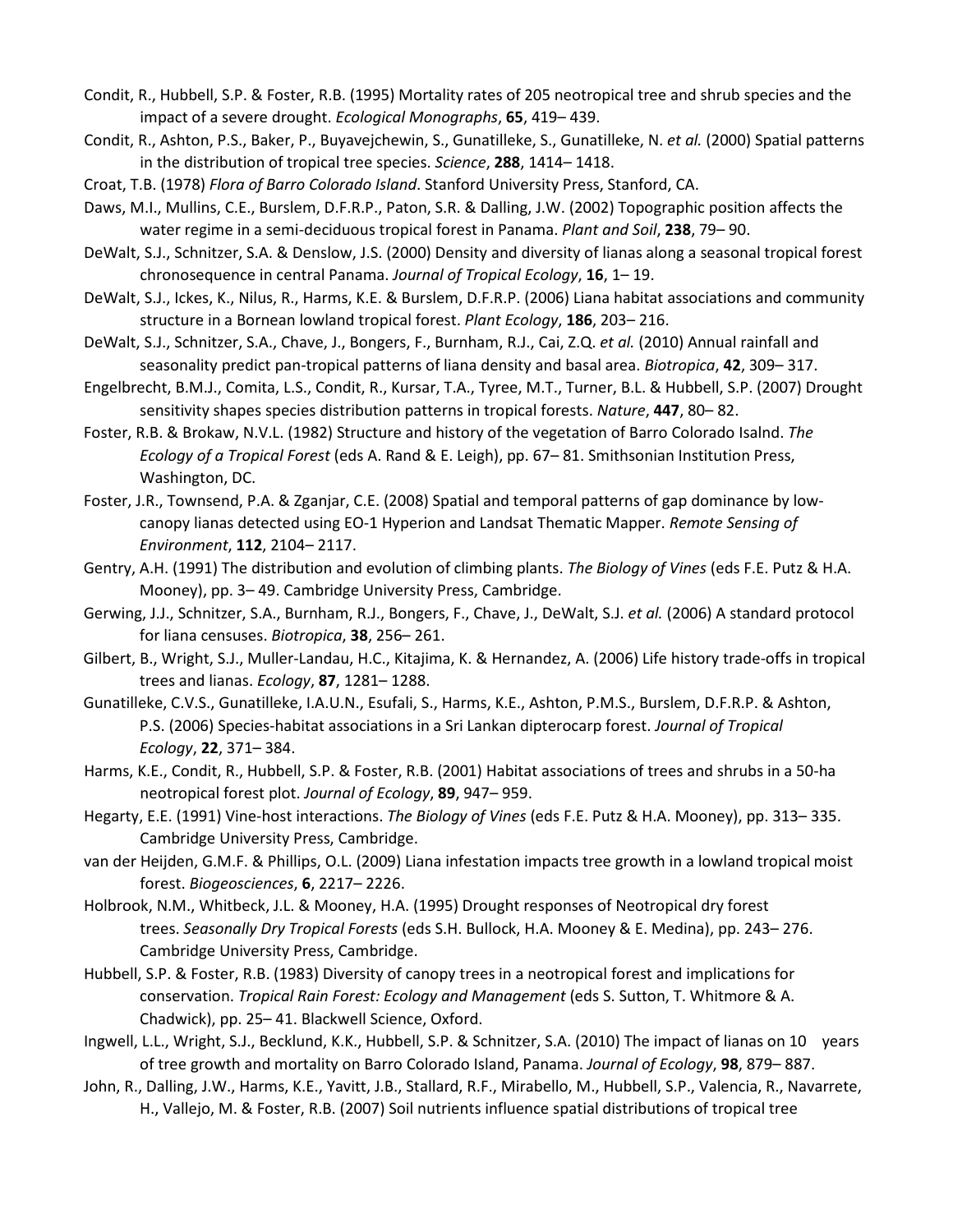species. *Proceedings of the National Academy of Sciences of the United States of America*, **104**, 864– 869.

- Johnson, M.J. & Stallard, R.F. (1989) Physiographic controls on the composition of sediments derived from volcanic and sedimentary terrains on Barro Colorado Island, Panama. *Journal of Sedimentary Petrology*, **59**, 768– 781.
- Laurance, W.F., Perez-Salicrup, D., Delamonica, P., Fearnside, P.M., D'Angelo, S., Jerozolinski, A., Pohl, L. & Lovejoy, T.E. (2001) Rain forest fragmentation and the structure of Amazonian liana communities. *Ecology*, **82**, 105– 116.
- Letcher, S.G. & Chazdon, R.L. (2009) Lianas and self-supporting plants during tropical forest succession. *Forest Ecology and Management*, **257**, 2150– 2156.
- Lewis, S.L., Phillips, O.L., Baker, T.R., Lloyd, J., Malhi, Y., Almeida, S. *et al.* (2004) Concerted changes in tropical forest structure and dynamics: evidence from 50 South American long-term plots. *Philosophical Transactions of the Royal Society of London Series B*, **359**, 421– 436.
- Malizia, A., Grau, H.R. & Lichstein, J.W. (2010) Soil phosphorus and disturbance influence liana communities in a subtropical montane forest. *Journal of Vegetation Science*, **21**, 551– 560.
- Mascaro, J., Asner, G.P., Muller-Landau, H.C., van Breugel, M., Hall, J. & Dahlin, K. (2010) Controls over aboveground forest carbon density on Barro Colorado Island, Panama Biogeosciences. *Discussions*, **7**, 8817– 8852.
- Nakagawa, M., Tanaka, K., Nakashizuka, T., Ohkubo, T., Kato, T., Maeda, T. *et al.* (2000) Impact of severe drought associated with the 1997–1998 El Niño in a tropical forest in Sarawak. *Journal of Tropical Ecology*, **16**, 355– 367.
- Parren, M.P.E., Bongers, F., Caballé, G., Nabe-Nielsen, J. & Schnitzer, S.A. (2005) On censusing lianas: a review of the issues. *Forest Climbing Plants of West Africa: Diversity, Ecology, and Management* (eds F. Bongers, M.P.E. Parren & D. Traore), pp. 41– 58. ABI Publishing, Wallingford.
- Pebesma, E.J. (2004) Multivariable geostatistics in S: the gstat package. *Computers and Geosciences*, **30**, 683– 691.
- Phillips, O.L., Malhi, Y., Higuchi, N., Laurance, W.F., Nunez, P.V., Vasquez, R.M., Laurance, S.G., Ferreira, L.V., Stern, M., Brown, S. & Grace, J. (1998) Changes in the carbon balance of tropical forests: evidence from long-term plots. *Science*, **282**, 439– 442.
- Phillips, O.L., Vásquez, M.R., Arroyo, L., Baker, T., Killeen, T., Lewis, S.L. *et al.* (2002) Increasing dominance of large lianas in Amazonian forests. *Nature*, **418**, 770– 774.
- Phillips, O.L., Baker, T.R., Arroyo, L., Higuchi, N., Killeen, T.J., Laurance, W.F. *et al.* (2004) Pattern and process in Amazon tree turnover, 1976–2001. *Philosophical Transactions of the Royal Society of London Series B*, **359**, 381– 407.
- Phillips, O.L., Aragao, L.E.O.C., Lewis, S.L., Fisher, J.B., Lloyd, J., Lopez-Gonzalez, G. *et al.* (2009) Drought sensitivity of the Amazon rainforest. *Science*, **323**, 1344– 1347.
- Plotkin, J.B., Potts, M.D., Leslie, N., Manokoran, N., LaFrankie, J. & Ashton, P.S. (2000) Species-area curves, spatial aggregation, and habitat specialization in tropical forests. *Journal of Theoretical Biology*, **207**, 81– 99.
- Potts, M.D., Davies, S.J., Bossert, W.H., Tan, S. & Nur Supardi, M.N. (2004) Habitat heterogeneity and niche structure of trees in two tropical rain forests. *Oecologia*, **139**, 446– 453.
- Proctor, J., Anderson, J.M., Fogden, S.C.L. & Vallack, H.W. (1983) Ecological studies in four contrasting lowland rain forests in Gunung Mulu National Park, Sarawak: I. Forest environment, structure and floristics. *Journal of Ecology*, **71**, 237– 260.
- Putz, F.E. (1984) The natural history of lianas on Barro Colorado Island, Panama. *Ecology*, **65**, 1713– 1724.
- Putz, F.E. & Chai, P. (1987) Ecological studies on lianas in Lambir National Park, Sarawak, Malaysia. *Journal of Ecology*, **75**, 523– 531.